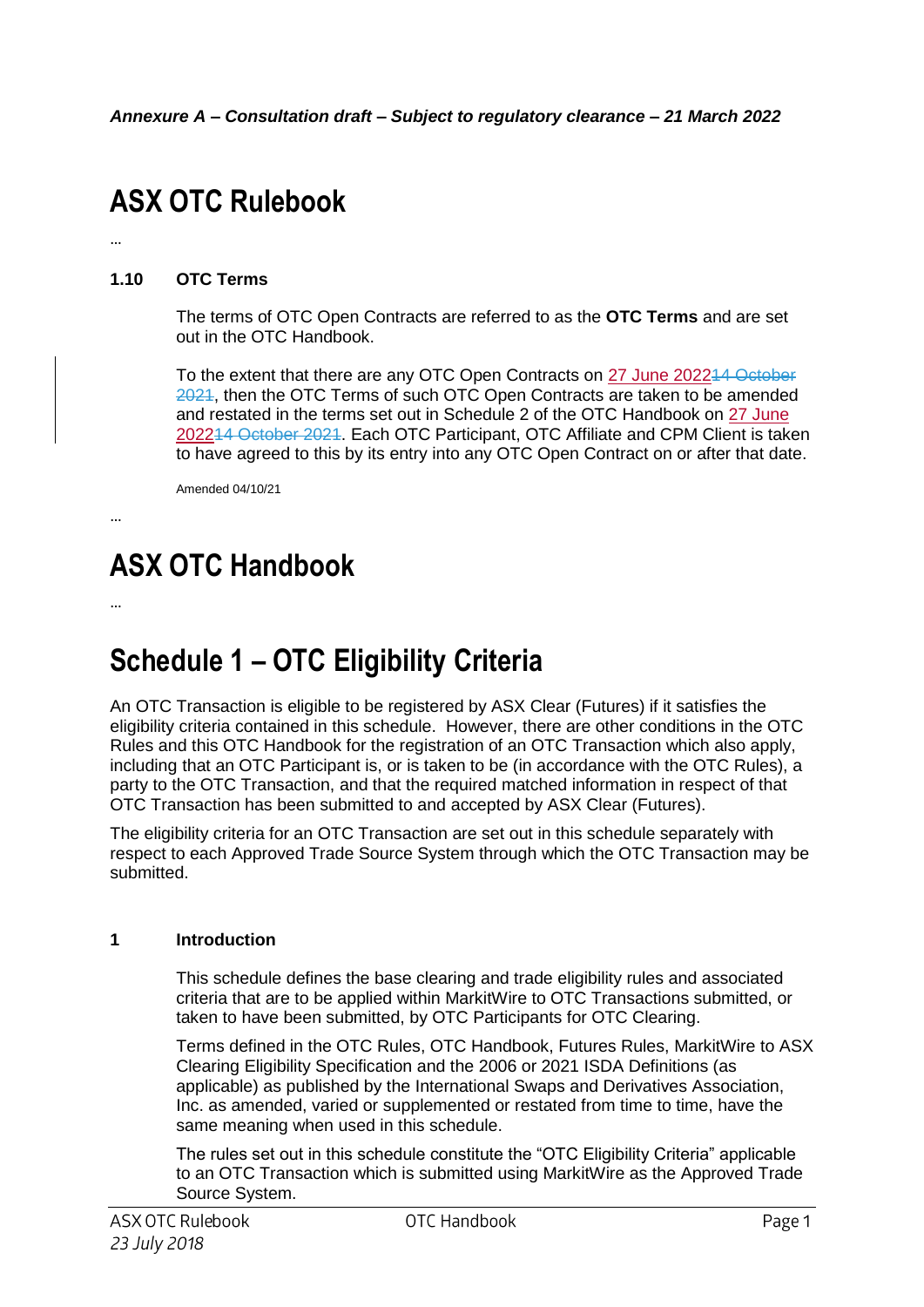The rules outlined in this schedule do not include any additional rules or criteria that may be specified for or by individual MarkitWire participants, or subsequently added into MarkitWire's clearing eligibility rules framework.

For technical reasons these trade eligibility rules and criteria may also be applied independently of the MarkitWire trade affirmation platform.

ASX Clear (Futures) will apply the OTC Eligibility Criteria without discriminating between OTC Transactions that were executed bilaterally and OTC Transactions that were executed on or subject to the rules of an unaffiliated electronic matching platform or trade execution facility.

Amended 07/04/14, 25/09/15, 30/11/15, 04/10/21

#### **Explanatory Note:**

The final paragraph of this provision 1 has been included in the OTC Handbook to meet CFTC requirements in connection with the exemption of ASX Clear (Futures) from registration as a Derivatives Clearing Organisation as defined in the Commodity Exchange Act of the United States.

### **2 Global Eligibility Rules**

The rules in this section 2 (Global Eligibility Rules) apply to all OTC Transactions regardless of OTC Transaction Type.

## **2.1 Eligible OTC Transactions**

The OTC Transaction must be a Product Type which is currently eligible for OTC Clearing. Currently the following Product Types are eligible for OTC Clearing:

- IRS
- OIS
- Single Currency Basis Swap

#### **2.2 Product Type and Status**

An OTC Transaction with one of the following Contract States in MarkitWire cannot be cleared:

- Cancelled
- Clearing (by definition as it is already within the clearing process)
- Novated
- Allocated
- Prime Brokered

In addition the following rules regarding the Product Type will be applied:

- A Single Sided MarkitWire trade cannot be cleared (identified by the Manual Confirm checkbox on the Processing template page being ticked).
- An internal trade (defined as one where both parties have the same BIC) cannot be cleared.
- A trade with the Exclude from Clearing checkbox ticked cannot be cleared.
- A trade with a step-up/down Notional Amount, fixed rate or spread schedule cannot be cleared.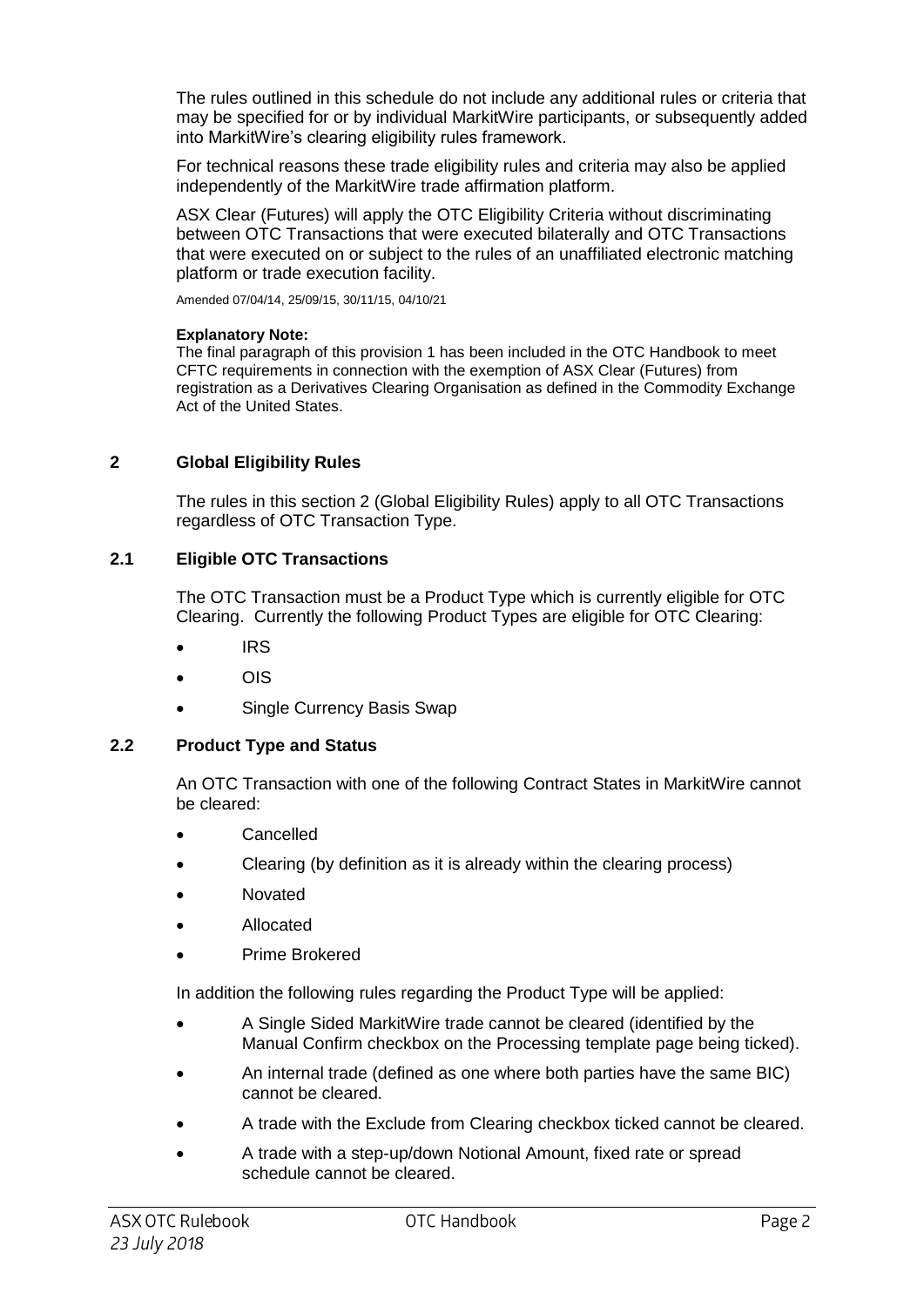An allocation block trade cannot be cleared (identified by the Allocated checkbox on the Allocation template page being ticked).

Amended 11/02/14

## **2.3 Modification Effective Date and Novation Date**

The following fields are not required when OTC Transactions are entered directly, or taken to have been entered, into Markitwire by both OTC Participants (for the purpose of being cleared via the OTC Clearing service). As such, these fields can be disregarded when submitting OTC Transactions via the OTC Clearing service:

- Modification Effective Date
- Novation Date

Amended 30/11/15

## **3 IRS Specific Eligibility Rules**

## **3.1 Product Types**

Vanilla Interest Rate Swap – fixed rate leg versus floating rate leg.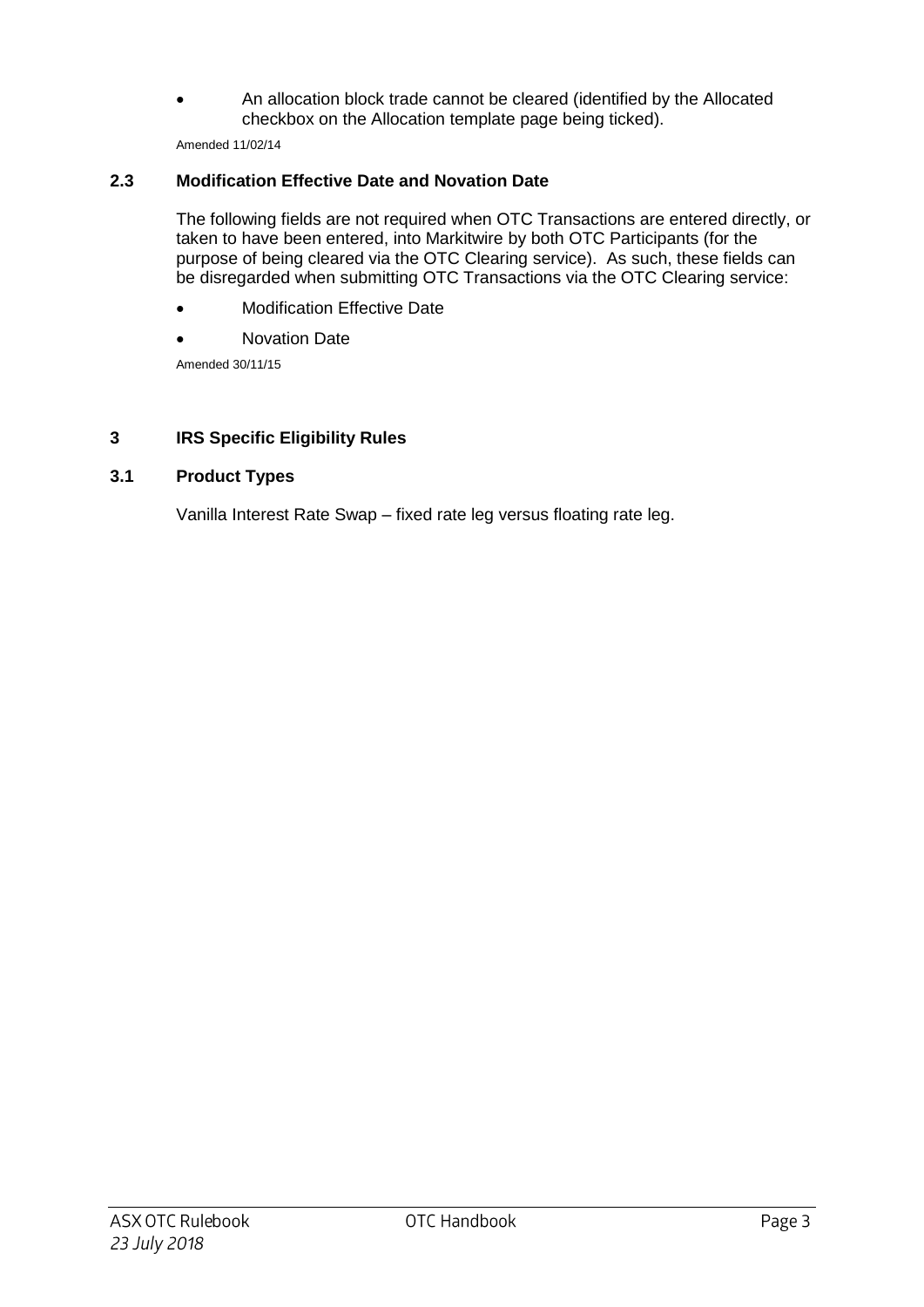### **3.2 Structure**

Single Currency

#### **3.3 Currencies and Floating Rate Indices**

The following Currencies and Floating Rate Indices are supported for OTC Clearing through ASX Clear (Futures):

| <b>Currency</b> | <b>Floating Rate Index</b>                         |
|-----------------|----------------------------------------------------|
| AUD             | AUD-BBR-BBSW <sup>1</sup><br>AUD-BBSW <sup>2</sup> |
| <b>NZD</b>      | $NZD-BBR-FRA3$<br>NZD-BKBM FRA <sup>4</sup>        |

Amended 27/11/17, 04/10/21

#### **3.4 Designated Maturity**

The Designated Maturity of an OTC Transaction with a Floating Rate Index must be as specified in the following table:

| <b>Floating Rate Index</b>  | <b>Designated Maturity</b> |
|-----------------------------|----------------------------|
| A AUD-BBR-BBSW<br>AUD-BBSW  | 1, 3 or 6 months           |
| NZD-BBR-FRA<br>NZD-BKBM FRA | 3 months                   |

Amended 07/07/14, 27/11/17, 04/10/21

#### **3.5 Day Count Fraction**

The Day Count Fraction of the OTC Transaction must be one of those specified in the following table:

| <b>Currency</b> | <b>Day Count Fraction</b> | <b>Markit Wire/FpML Code</b> |
|-----------------|---------------------------|------------------------------|
|                 | Actual/365 (Fixed)        | ACT/365.FIXED                |
|                 | Actual/Actual.ISDA        | ACT/ACT.ISDA                 |
| <b>AUD</b>      | ACT/360                   | ACT/360                      |
|                 | 30/360                    | 30/360                       |
|                 | 30E/360                   | 30E/360                      |
|                 | Actual/Actual.ICMA        | <b>ACT/ACT.ICMA</b>          |
| <b>NZD</b>      | Actual/365 (Fixed)        | ACT/365.FIXED                |
|                 | Actual/Actual.ICMA        | <b>ACT/ACT.ICMA</b>          |

Amended 07/07/14, 03/10/16, 27/11/17

<sup>&</sup>lt;sup>1</sup> This terminology reflects the ISDA 2006 Definitions and is referenced in the same way in other parts of this Schedule 1.

<sup>2</sup> This terminology reflects the ISDA 2021 Definitions and is referenced in the same way in other parts of this Schedule 1.

<sup>3</sup> This terminology reflects the ISDA 2006 Definitions and is referenced in the same way in other parts of this Schedule 1

<sup>4</sup> This terminology reflects the ISDA 2021 Definitions and is referenced in the same way in other parts of this Schedule 1.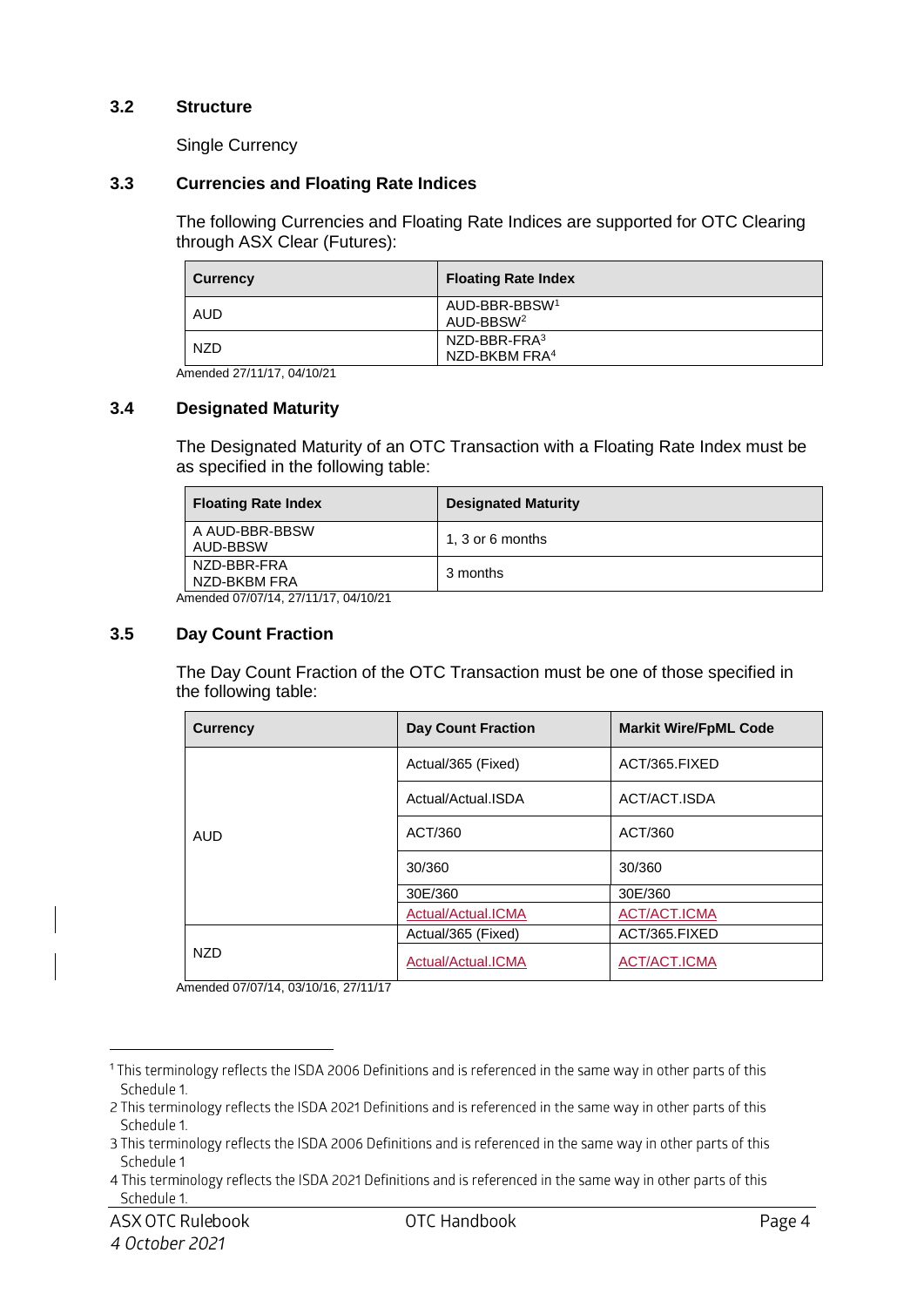## **3.6 Minimum Term**

An OTC Transaction must have a Term of at least 29 calendar days. Amended 07/07/14

#### **3.7 Minimum Residual Term**

An OTC Transaction must have a Minimum Residual Term (as calculated from, and including, the date the OTC Transaction is submitted for OTC Clearing to, and including the Termination Date) greater than or equal to 3 Sydney Business Days.

#### **3.8 Maximum Residual Term**

An OTC Transaction must have a Maximum Residual Term (as calculated from, and including, the date the OTC Transaction is submitted for OTC Clearing to, and including the Termination Date) as specified in the following table in respect of the Currency, Designated Maturity and Floating Rate Index.

| <b>Currency</b> | <b>Floating Rate Index</b>      | <b>Designated Maturity</b> | <b>Maximum Residual Term</b>                                                                                                                                                                                            |
|-----------------|---------------------------------|----------------------------|-------------------------------------------------------------------------------------------------------------------------------------------------------------------------------------------------------------------------|
| <b>AUD</b>      | AUD-BBR-BBSW<br><b>AUD-BBSW</b> | 6 months                   | $(Spot - starting with in 5)$<br>Business Days):<br>Less than or equal to 11,342<br>calendar days<br>(Forward starting - starting<br>greater than 5 Business<br>Days):<br>Less than or equal to 11,342<br>calendar days |
|                 |                                 | 3 months                   | (Spot - starting within 5<br>Business Days):<br>Less than or equal to 11,342<br>calendar days                                                                                                                           |
|                 |                                 |                            | (Forward starting - starting<br>greater than 5 Business<br>Days):<br>Less than or equal to 11,342<br>calendar days                                                                                                      |
|                 |                                 | 1 month                    | (Spot - starting within 5<br><b>Business Days):</b><br>Less than or equal to 3,677<br>calendar days                                                                                                                     |
|                 |                                 |                            | (Forward starting - starting<br>greater than 5 Business<br>Days):<br>Less than or equal to 3,677<br>calendar days                                                                                                       |
| <b>NZD</b>      | NZD-BBR-FRA<br>NZD-BKBM FRA     | 3 months                   | (Spot - starting within 5<br><b>Business Days):</b><br>Less than or equal to 5,502<br>calendar days                                                                                                                     |
|                 |                                 |                            | (Forward starting - starting<br>greater than 5 Business<br>Days):<br>Less than or equal to 5,502<br>calendar days                                                                                                       |

Amended 07/04/14, 07/07/14, 03/10/16, 27/11/17, 26/02/18, 04/10/21

#### **3.9 Fixing Days Offset and Fixing Holiday Centres**

An OTC Transaction must have only the following Fixing Days Offset and Fixing Holiday Centres for a given Floating Rate Index to be eligible for OTC Clearing: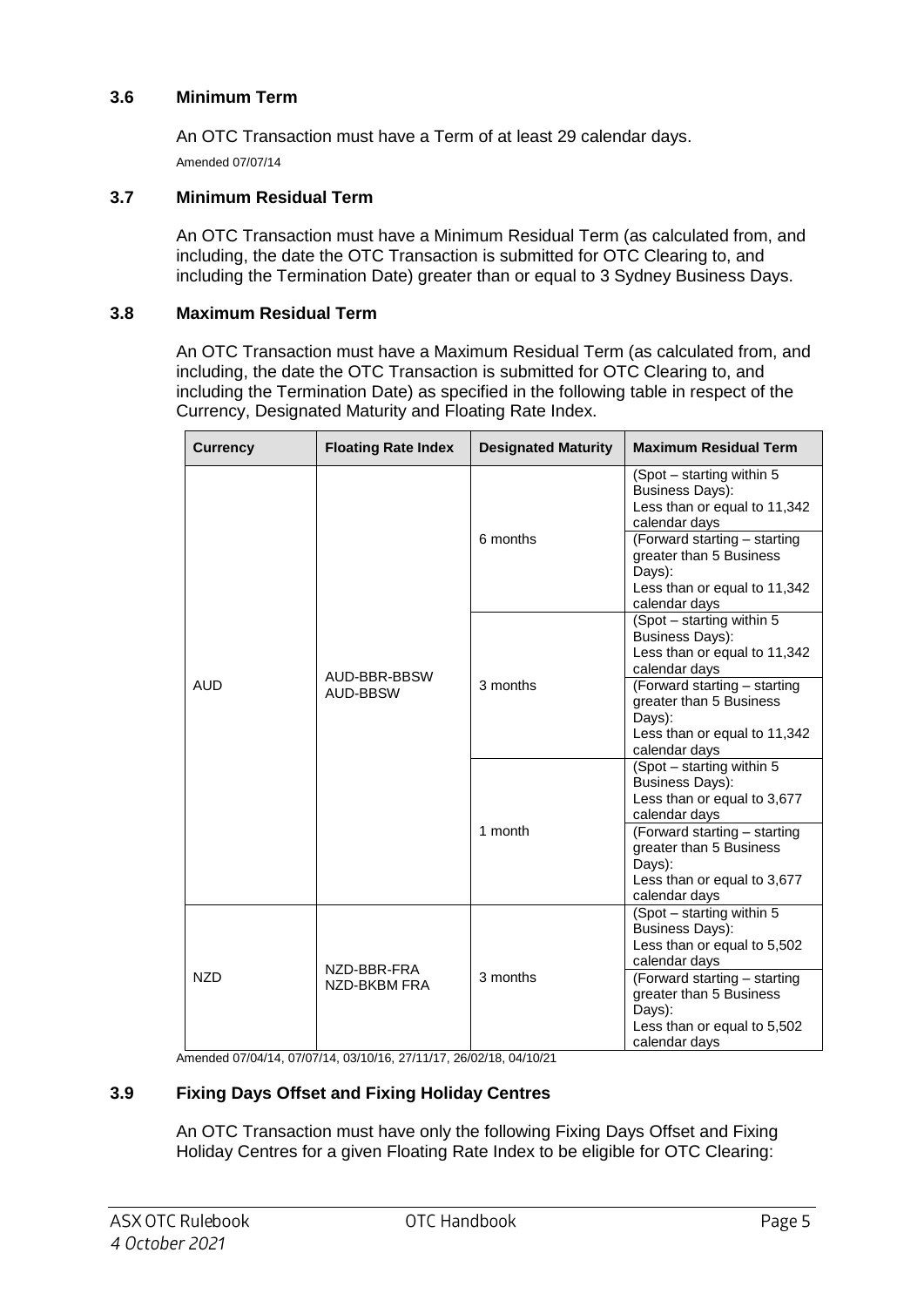| <b>Floating Rate Index</b>  | <b>Fixing Days Offset</b> | <b>Fixing Holiday Centre</b> |
|-----------------------------|---------------------------|------------------------------|
| AUD-BBR-BBSW<br>AUD-BBSW    |                           | AUSY                         |
| NZD-BBR-FRA<br>NZD-BKBM FRA |                           | NZAU, NZWE                   |

Amended 27/11/17, 04/10/21

#### **3.10 Minimum First Fixing Rate**

An OTC Transaction with a specified First Fixing Rate for a Floating Rate Index of less than or equal to zero percent cannot be cleared. An OTC Transaction where the First Fixing Rate is not specified is eligible for OTC Clearing.

## **3.11 Different First Fixing Rule**

Where a Different First Fixing Rule is specified in MarkitWire as being applicable to an OTC Transaction, the following conditions must be satisfied for the OTC Transaction to be eligible for OTC Clearing:

- The First Fixing Days Offset must be between 0 and –10 days inclusive, as adjusted in accordance with the applicable Business Day Convention.
- The First Fixing Holiday Centres must be recognised by ASX Clear (Futures) (see Appendix A) and must, at a minimum, include the Fixing Holiday Centres specified in Section 3.9.

### **3.12 Ineligible Floating Rate Indices**

An OTC Transaction with a Floating Rate Index not listed as supported under Sections 3.3, 4.3 or 5.3 cannot be cleared.

#### **3.13 Non-Mutual Optional Early Termination**

An OTC Transaction with Optional Early Termination that is not a mutual put (identified by the field labelled 'Option' on the Break (2) IRS template page containing either the value 'Optional – Unilateral My Option' or 'Optional – Unilateral Other Party Option') cannot be cleared.

#### **3.14 Mandatory Early Termination**

An OTC Transaction with Mandatory Early Termination (identified by the field labelled 'Option' on the Break (2) IRS template page containing the value 'Mandatory') cannot be cleared.

#### **3.15 Period End Date Adjustments**

An OTC Transaction with an unadjusted Termination Date (identified by either of the "Adj Final (Fixed)" or "Adj Final (Float)" checkboxes on the Holidays IRS template page being un-ticked) can be cleared.

An OTC Transaction with no adjustment to the Period End Dates (identified by either of the "Adjust Fixed Period End Dates" or "Adjust Float Period End Dates" checkboxes on the Holidays IRS template page being un-ticked) can be cleared, unless such a setting is not facilitated by MarkitWire.

An OTC Transaction with an "Accrual Period Adjustment" type that is not set to the same value for both legs can be cleared.

Amended 03/10/16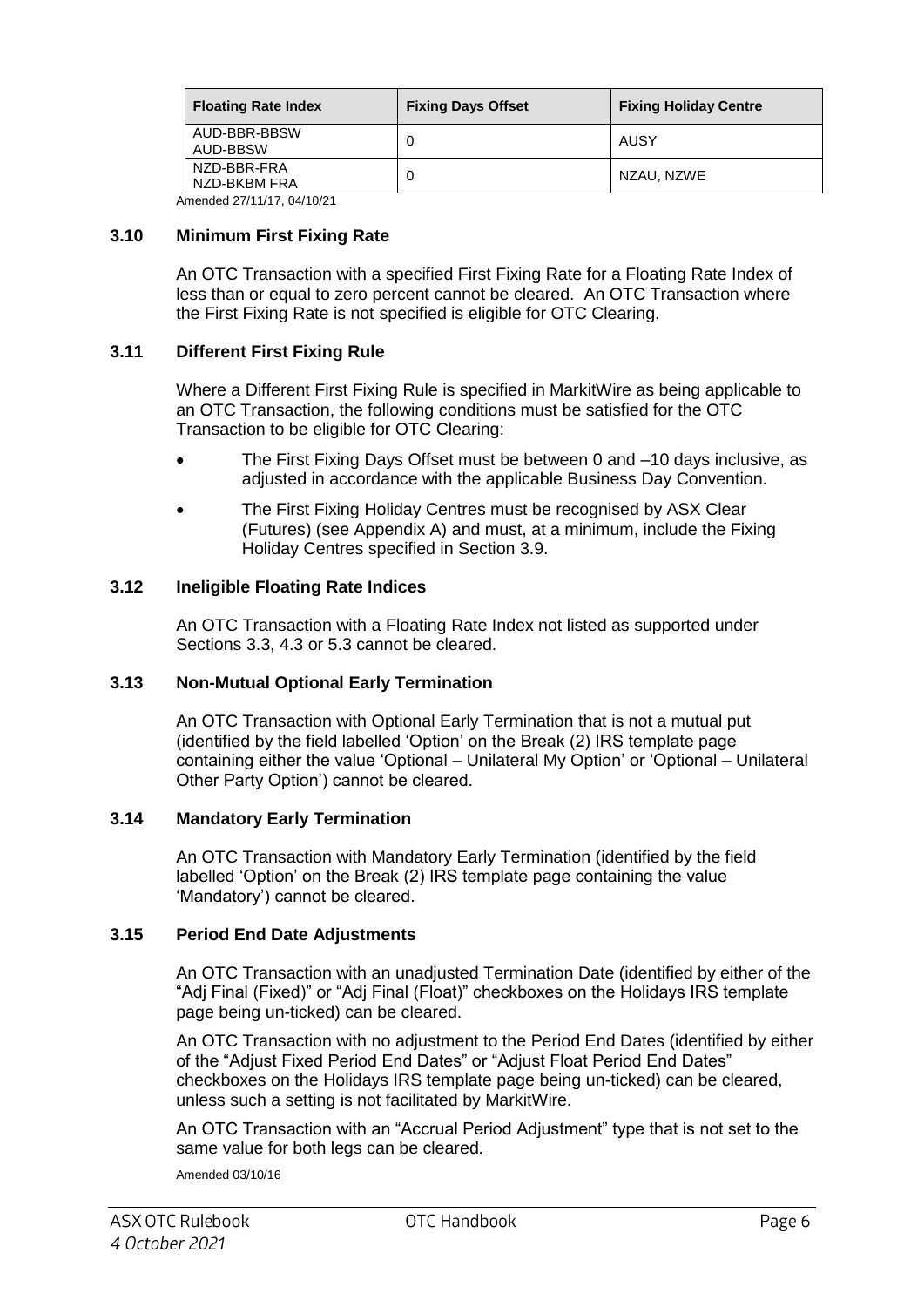## **3.16 Payment Lag**

An OTC Transaction with Payment Lag of more than 2 Business Days cannot be cleared.

## **3.17 Principal Currency Holiday Centres**

An OTC Transaction denominated in any supported Currency shown below and which does not specify the associated holiday centre(s) for purposes of determining Business Days for payments and interest calculations cannot be cleared. In addition, any or all of the ASX Supported Holiday Centres listed in Appendix A may also be specified.

| <b>Currency</b> | <b>Holiday Centre</b> | <b>Markit Wire/FpML Code</b> |
|-----------------|-----------------------|------------------------------|
| <b>AUD</b>      | Sydney                | AUSY                         |
| <b>NZD</b>      | Auckland              | <b>NZAU</b>                  |
|                 | Wellington            | <b>NZWE</b>                  |

Amended 27/11/17

### **3.18 Business Day Convention**

An OTC Transaction that does not specify one of following Business Day Conventions cannot be cleared:

| <b>Business Day Convention</b> | <b>Markit Wire/FpML Code</b> |
|--------------------------------|------------------------------|
| <b>Modified Following</b>      | <b>MODF</b>                  |
| Following                      | <b>FOLL</b>                  |
| Preceding                      | <b>PREC</b>                  |

An OTC Transaction must apply a single Business Day Convention to each of: the Fixed Rate Payer Payment Dates, the Fixed Rate Payer Period End Dates, the Floating Rate Payer Payment Dates, the Floating Rate Payer Period End Dates, the Floating Rate Payer compounding dates, and the Termination Date.

#### **3.19 Minimum Notional**

An OTC Transaction with a Notional Amount of less than one currency unit cannot be cleared.

Amended 07/04/14

#### **3.20 Payment and Roll Holiday Centres**

An OTC Transaction where the Payment Holiday Centres and Roll Holiday Centres are not the same cannot be cleared. An OTC Transaction where the Payment Holiday Centres do not include the relevant principal holiday centre associated with the Currency cannot be cleared (see Section 3.17 for Principal Currency Holiday Centres).

An OTC Transaction where the Payment Holiday Centres include one or more centres not supported by ASX cannot be cleared (see Appendix A for ASX Supported Holiday Centres).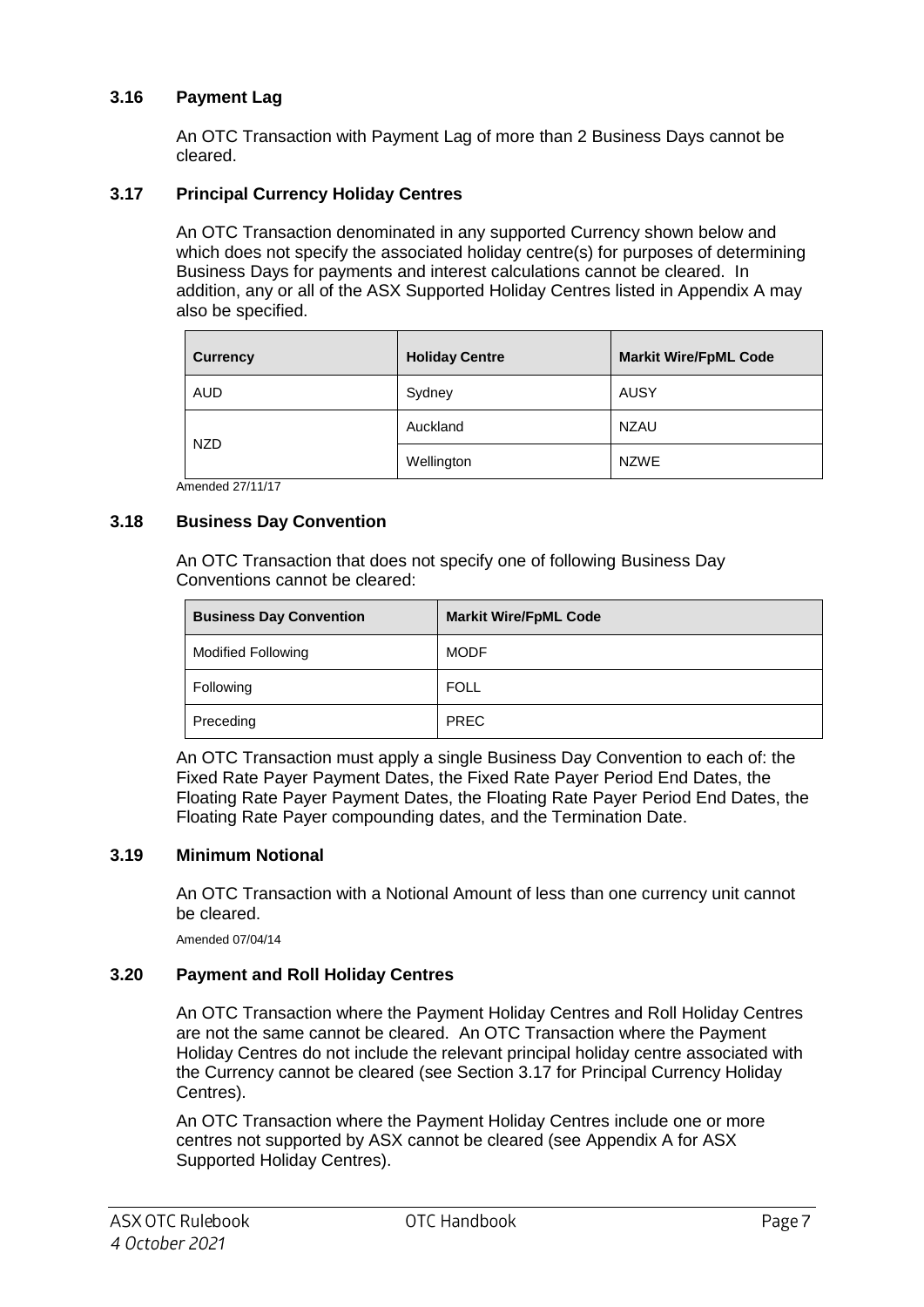## **3.21 Fees (Additional Payments)**

An OTC Transaction with more than two Additional Payments<sup>5</sup> cannot be cleared.

An OTC Transaction with an Additional Payment in a currency different to the Currency cannot be cleared.

An OTC Transaction with an Additional Payment where the Additional Payment Holiday Calendar does not include the principal holiday centre associated with the Currency cannot be cleared.

An OTC Transaction with an Additional Payment where the Additional Payment Holiday Calendar includes one or more centres not supported by ASX Clear (Futures) (as described in Appendix A) cannot be cleared.

An OTC Transaction which does not have the same holiday centres for Additional Payments, Payment Dates and roll dates cannot be cleared.

An OTC Transaction which does not have the Business Day Convention on Additional Payments, set to Modified Following (MODF) cannot be cleared.

An OTC Transaction with an Additional Payment where the Payment Date is prior to the Effective Date or after the Termination Date cannot be cleared.

## **3.22 Fixed and Float Start Date**

An OTC Transaction with different start dates for each of the Fixed Start Date and Float Start Date can be cleared.

An OTC Transaction with a Floating Rate Option of AUD-BBR-BBSW or AUD-BBSW or NZD-BBR-FRA or NZD-BKBM FRA with different start dates for the Fixed Start Date and Float Start Date cannot have a difference between the Fixed Start Date and Float Start Date equal to or more than 366 calendar days.

Amended 03/10/16, 27/11/17, 04/10/21

## **3.23 Floating Leg Calculation**

An OTC Transaction with Reset In Arrears specified cannot be cleared.

## **3.24 Zero Coupon IRS**

To be eligible for OTC Clearing, an OTC Transaction with a Floating Rate Index of AUD-BBR-BBSW or AUD-BBSW with a fixed leg zero coupon structure (identified by the "Zero Coupon (Fixed)" checkbox on the IRS template page being ticked) must have a Maximum Residual Term of less than or equal to 1,122 calendar days.

To be eligible for OTC Clearing, an OTC Transaction with a Floating Rate Index of NZD-BBR-FRA or NZD-BKBM FRA with a fixed leg zero coupon structure (identified by the "Zero Coupon (Fixed)" checkbox on the IRS template page being ticked) must have a Maximum Residual Term of less than or equal to 757 calendar days.

Amended 27/11/17, 26/02/18, 04/10/21

## **3.25 Adjusted Fixed (or Float) Starts**

An OTC Transaction with different value for both the Adjust Fixed Start Date and Adjust Float Start Date cannot be cleared.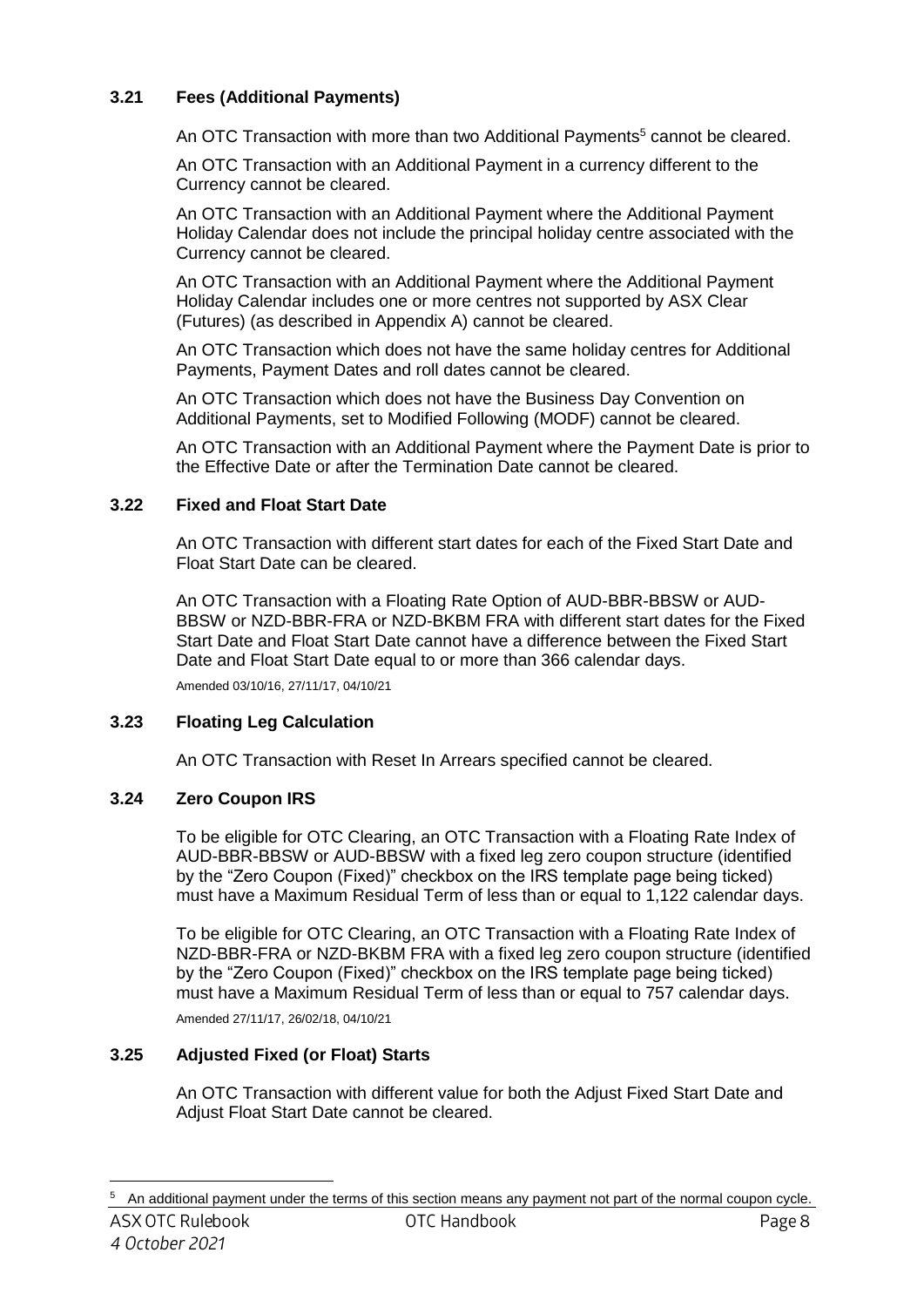An OTC Transaction with a different Adjust Fixed Start Date and Adjust Float Start Date cannot have a difference between the Adjust Fixed Start Date and Adjust Float Start Date equal to or more than 366 calendar days.

Amended 03/10/16

## **3.26 Compounding Method**

An OTC Transaction with a Compounding Method of 'Spread Exclusive' can be cleared.

Amended 17/10/16

#### **3.27 Leg Compliance**

An OTC Transaction with a Floating Rate Index of AUD-BBR-BBSW or AUD-BBSW or NZD-BBR-FRA or NZD-BKBM FRA which does not use one of the following Leg combinations cannot be cleared:

- Fixed/Float
- Float/Fixed

Amended 27/11/17, 04/10/21

#### **3.28 Payment Frequency**

An OTC Transaction which does not use one of the following Payment Frequencies cannot be cleared:

- Monthly
- Quarterly
- Semi-Annually
- Annually (Fixed Payment Frequency only)
- At maturity (Fixed Payment Frequency only)

Amended 11/02/14, 07/07/14

#### **3.29 Stubs**

Non-standard Calculation Periods (referred to as **Stub Periods**) may occur at the start or end or both start and end of the OTC Transaction. An OTC Transaction with a Stub Period at the start of the OTC Transaction greater than or equal to 2 Calculation Periods cannot be cleared.

An OTC Transaction with a Designated Maturity of 1 or 3 months and a Stub Period at the end of the OTC Transaction exceeding 2 Calculation Periods cannot be cleared. An OTC Transaction with a Designated Maturity of 6 months and a Stub Period at the end of the OTC Transaction exceeding 1 Calculation Period cannot be cleared.

Application of Linear Interpolation for Stub Periods is only permitted between acceptable Stub Interpolation Floating Rate Index Tenors (currently 1m, 2m, 3m, 4m, 5m, 6m). OTC Transactions with Stub Period lengths outside of this tenor range, may elect to use "First Fixing Rate" or a Floating Rate Index without interpolation to be eligible for OTC Clearing. An OTC Transaction with Linear Interpolation for Stub Period lengths of less than 1 month (or greater than 6m), cannot be cleared.

Amended 03/10/16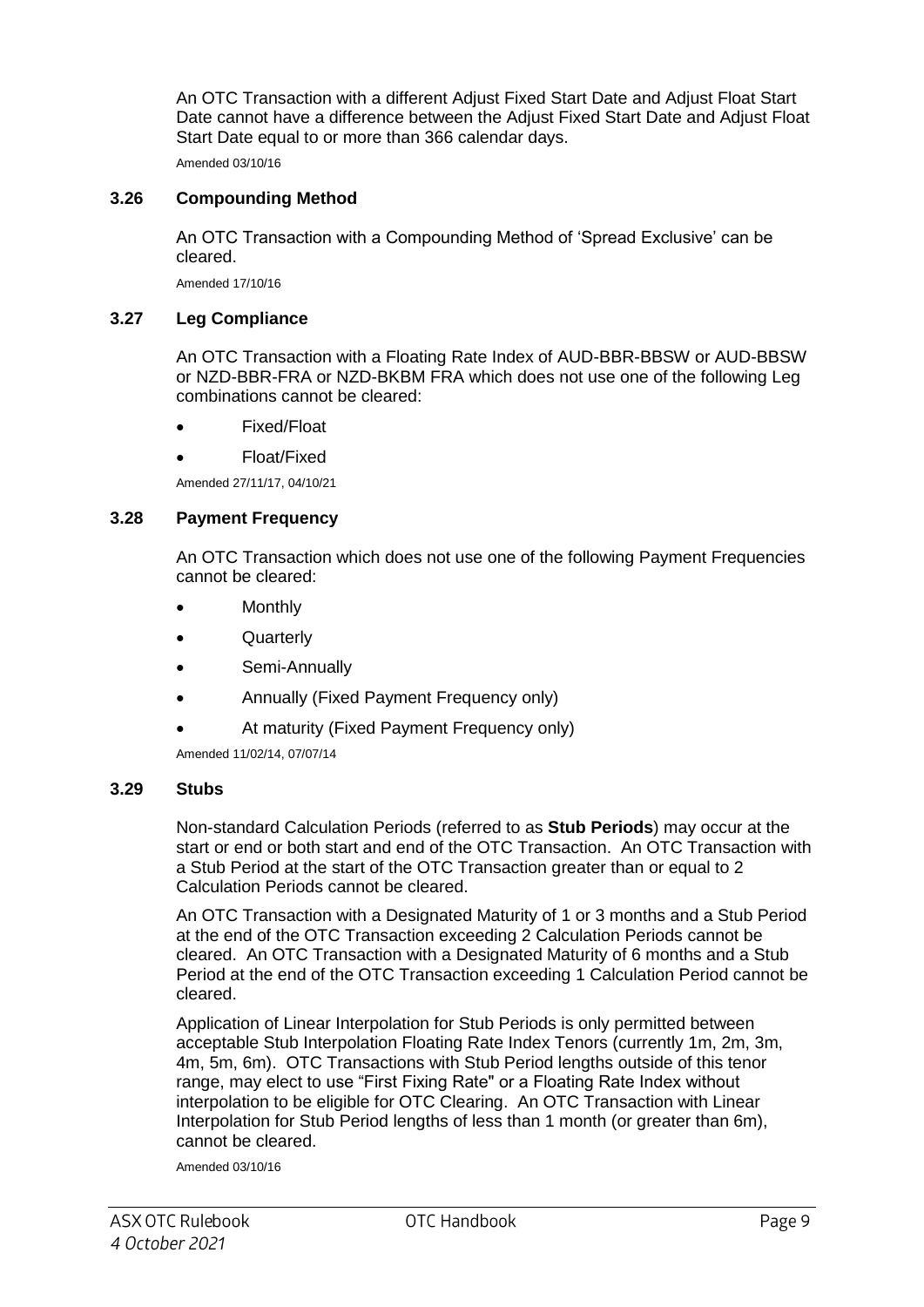## **3.30 Eligible Start Dates**

An OTC Transaction with a Start Date exceeding the submission date by more than the days specified in the following table cannot be cleared:

| <b>Currency</b> | <b>Transaction Type</b> | <b>Designated Maturity</b> | <b>Days</b>          |
|-----------------|-------------------------|----------------------------|----------------------|
|                 | Spot                    |                            | 5 Business Days      |
| AUD             | <b>Forward Starting</b> | 1 month                    | 3,677 calendar days  |
|                 | <b>Forward Starting</b> | 3 months                   | 11,342 calendar days |
|                 | <b>Forward Starting</b> | 6 months                   | 11,342 calendar days |
| <b>NZD</b>      | Spot                    |                            | 5 Business Days      |
|                 | <b>Forward Starting</b> | 3 months                   | 5,502 calendar days  |

Amended 07/04/14, 07/07/14, 03/10/16, 27/11/17, 26/02/18

## **3.31 Date Roll Convention**

An OTC Transaction that does not specify one of the following Date Roll Conventions cannot be cleared:

| <b>Currency</b> | <b>Date Roll Convention</b>              |
|-----------------|------------------------------------------|
|                 | <b>Standard</b>                          |
| <b>AUD</b>      | IMM AUD [IMM (AUD) in MarkitWire]        |
| <b>NZD</b>      | <b>Standard</b>                          |
|                 | <b>IMM AUD [IMM (AUD) in MarkitWire]</b> |

## **4 OIS Specific Eligibility Rules**

#### **4.1 Product Types**

Vanilla Interest Rate Swap – fixed rate leg versus floating rate leg.

## **4.2 Structure**

Single Currency

## **4.3 Currencies and Floating Rate Indices**

The following Currency and Floating Rate Indices are supported for OTC Clearing through ASX Clear (Futures):

| <b>Currency</b> | <b>Floating Rate Index</b> |
|-----------------|----------------------------|
|-----------------|----------------------------|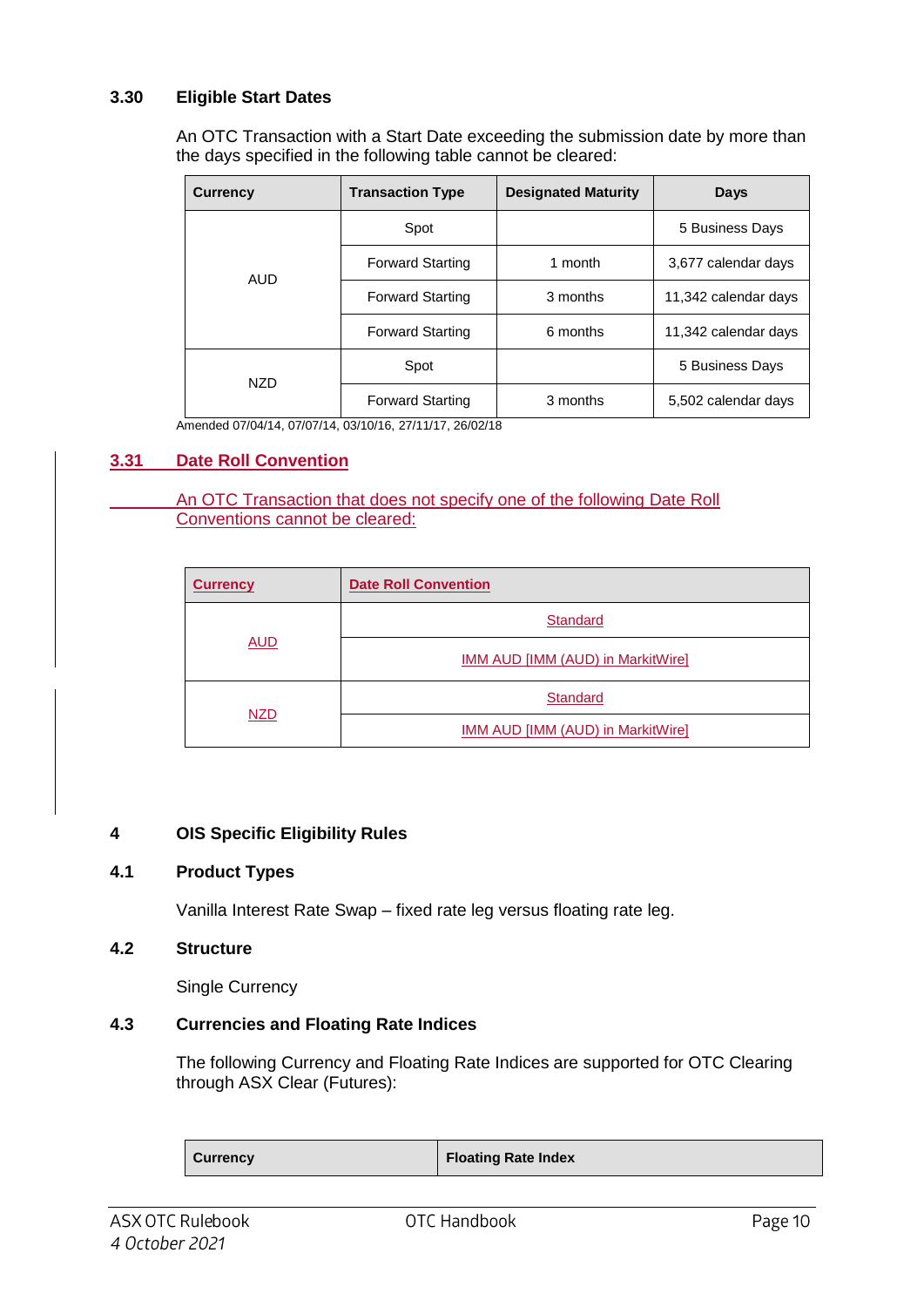| AUD | AUD-AONIA-OIS-COMPOUND <sup>6</sup><br>AUD-AONIA-OIS Compound <sup>7</sup>   |
|-----|------------------------------------------------------------------------------|
| NZD | NZD-NZIONA-OIS-COMPOUND <sup>8</sup><br>NZD-NZIONA-OIS Compound <sup>9</sup> |

Amended 27/11/17, 04/10/21

#### **4.4 Designated Maturity**

he Designated Maturity of the OTC Transaction with a Floating Rate Index of AUD-AONIA-OIS-COMPOUND or AUD-AONIA-OIS Compound or NZD-NZIONA-OIS-COMPOUND or NZD-NZIONA-OIS Compound, must be daily.

Amended 27/11/17, 04/10/21

#### **4.5 Day Count Fraction**

The Day Count Fraction of the OTC Transaction must be one of those specified in the following table:

| <b>Currency</b> | <b>Day Count Fraction</b> | <b>Markit Wire/FpML Code</b> |
|-----------------|---------------------------|------------------------------|
|                 | Actual/365 (Fixed)        | ACT/365.FIXED                |
| <b>AUD</b>      | Actual/Actual.ISDA        | ACT/ACT.ISDA                 |
|                 | Actual/Actual.ICMA        | ACT/ACT.ICMA                 |
| <b>NZD</b>      | Actual/365 (Fixed)        | ACT/365.FIXED                |
|                 | Actual/Actual.ICMA        | ACT/ACT.ICMA                 |

Amended 07/07/14, 27/11/17

#### **4.6 Minimum Term**

An OTC Transaction must have a Term of at least 3 Sydney Business Days.

#### **4.7 Minimum Residual Term**

An OTC Transaction must have a Minimum Residual Term (as calculated from, and including, the date the OTC Transaction is submitted for OTC Clearing to, and including, the Termination Date) greater than or equal to 3 Sydney Business Days.

#### **4.8 Maximum Residual Term**

An OTC Transaction must have a Maximum Residual Term (as calculated from, and including, the date the OTC Transaction is submitted for OTC Clearing to, and including the Termination Date) as specified in the following table in respect of the Currency and Floating Rate Index:

<sup>&</sup>lt;sup>6</sup> This terminology reflects the ISDA 2006 Definitions and is referenced in the same way in other parts of this Schedule 1.

<sup>7</sup> This terminology reflects the ISDA 2021 Definitions and is referenced in the same way in other parts of this Schedule 1.

<sup>8</sup> This terminology reflects the ISDA 2006 Definitions and is referenced in the same way in other parts of this Schedule 1.

<sup>9</sup> This terminology reflects the ISDA 2021 Definitions and is referenced in the same way in other parts of this Schedule 1.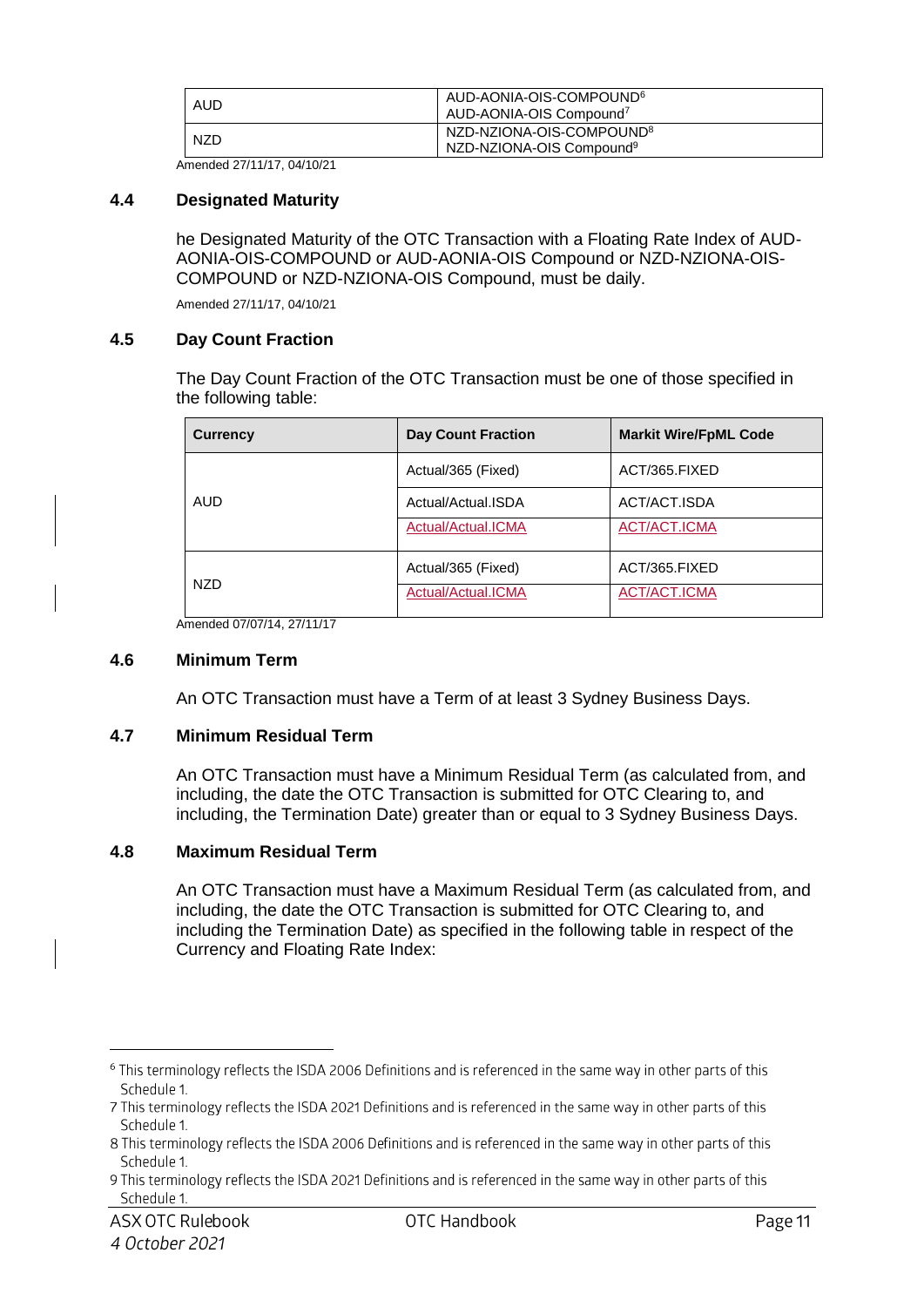| <b>Currency</b> | <b>Floating Rate Index</b>                                    | <b>Maximum Remaining Term</b>                |
|-----------------|---------------------------------------------------------------|----------------------------------------------|
| <b>AUD</b>      | AUD-AONIA-OIS-COMPOUND<br>AUD-AONIA-OIS Compound              | Less than or equal to 1,122<br>calendar days |
| <b>NZD</b>      | NZD-NZIONA-OIS-<br><b>COMPOUND</b><br>NZD-NZIONA-OIS Compound | Less than or equal to 757<br>calendar days   |

Amended 27/11/17, 04/10/21

## **4.9 Fixing Days Offset and Fixing Holiday Centres**

An OTC Transaction must have only the following Fixing Days Offset and Fixing Holiday Centres for a given Floating Rate Index to be eligible for OTC Clearing:

|                            | <b>Floating Rate Index</b>                                    | <b>Fixing Days Offset</b> | <b>Fixing Holiday Centre</b> |
|----------------------------|---------------------------------------------------------------|---------------------------|------------------------------|
|                            | AUD-AONIA-OIS-COMPOUND<br>AUD-AONIA-OIS Compound              | 0                         | AUSY                         |
|                            | NZD-NZIONA-OIS-<br><b>COMPOUND</b><br>NZD-NZIONA-OIS Compound | -0                        | NZAU, NZWE                   |
| Amended 27/11/17, 04/10/21 |                                                               |                           |                              |

### **4.10 Minimum First Fixing Rate**

An OTC Transaction with a specified First Fixing Rate for a Floating Rate Index less than or equal to zero percent cannot be cleared. An OTC Transaction where the First Fixing Rate is not specified is eligible for OTC Clearing.

### **4.11 Ineligible Floating Rate Indices**

An OTC Transaction with a Floating Rate Index not listed as supported under Sections 3.3, 4.3 or 5.3 cannot be cleared.

#### **4.12 Non-Mutual Optional Early Termination**

An OTC Transaction with Optional Early Termination that is not a mutual put (identified by the field labelled 'Option' on the Break (2) OIS template page containing either the value 'Optional – Unilateral My Option' or 'Optional – Unilateral Other Party Option') cannot be cleared.

#### **4.13 Mandatory Early Termination**

An OTC Transaction with Mandatory Early Termination (identified by the field labelled 'Option' on the Break (2) OIS template page containing the value 'Mandatory') cannot be cleared.

#### **4.14 Period End Date Adjustments**

An OTC Transaction with an unadjusted Termination Date (identified by either of the "Adj Final (Fixed)" or "Adj Final (Float)" checkboxes on the Holidays OIS template page being un-ticked) cannot be cleared.

An OTC Transaction with no adjustment to the Period End Dates (identified by either of the "Adjust Fixed Period End Dates" or "Adjust Float Period End Dates" checkboxes on the Holidays OIS template page being un-ticked) cannot be cleared, unless such a setting is not facilitated by MarkitWire.

An OTC Transaction with an "Accrual Period Adjustment" type that is not set to the same value for both legs cannot be cleared.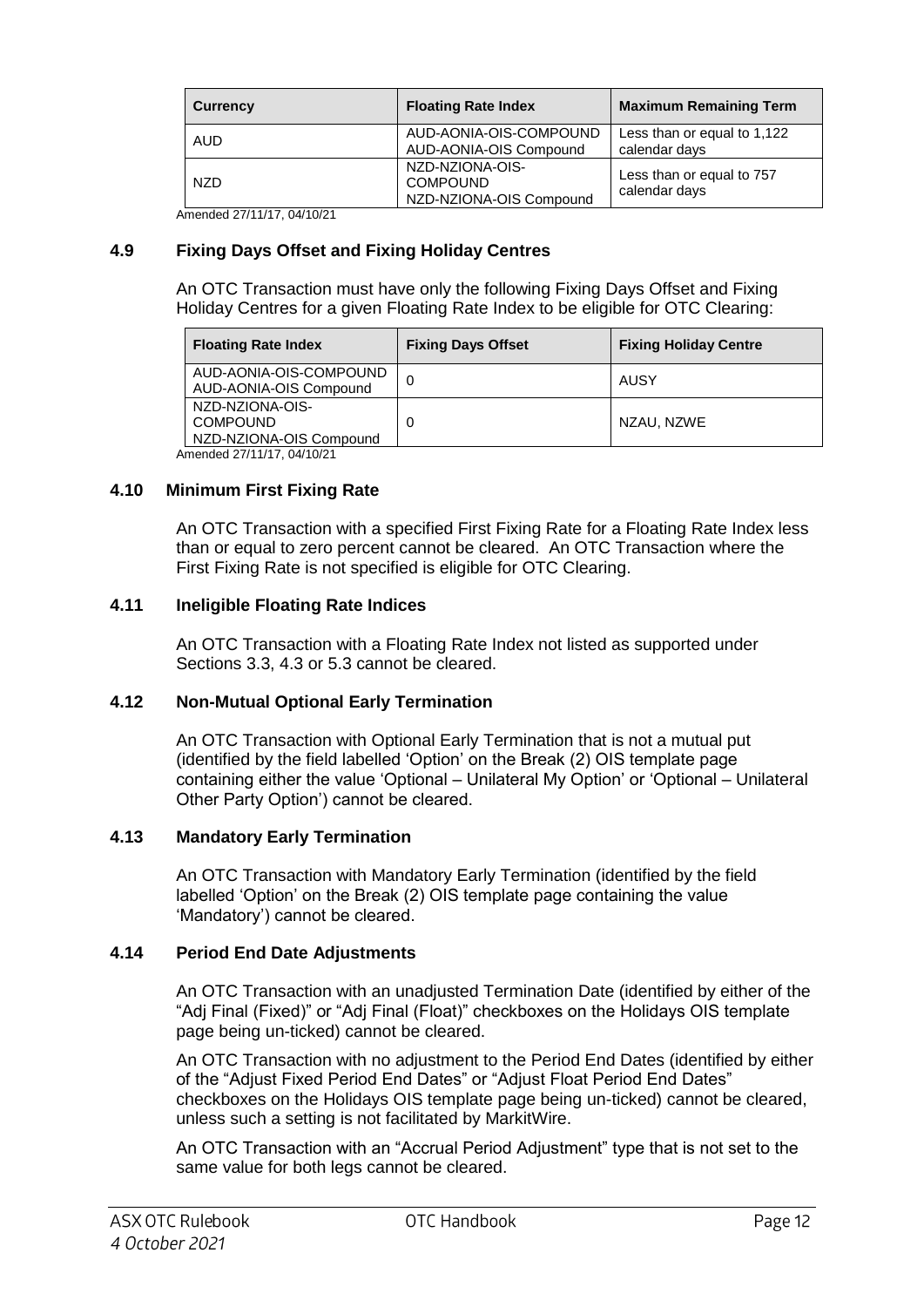## **4.15 Payment Lag**

An OTC Transaction cannot be cleared where it has a Payment Lag of:

- less than one Business Day; or
- more than two Business Days.

Amended 07/07/14

## **4.16 Principal Currency Holiday Centres**

An OTC Transaction denominated in any supported Currency shown below and which does not specify the associated holiday centre(s) for purposes of determining Business Days for payments and interest calculations cannot be cleared. In addition, any or all of the ASX Supported Holiday Centres listed in Appendix A may also be specified.

| <b>Currency</b> | <b>Holiday Centre</b> | <b>Markit Wire/FpML Code</b> |
|-----------------|-----------------------|------------------------------|
| <b>AUD</b>      | Sydney                | AUSY                         |
| <b>NZD</b>      | Auckland              | <b>NZAU</b>                  |
|                 | Wellington            | <b>NZWE</b>                  |

Amended 27/11/17

## **4.17 Business Day Convention**

An OTC Transaction that does not specify one of the following Business Day Conventions cannot be cleared:

| <b>Business Day Convention</b> | <b>Markit Wire/FpML Code</b> |
|--------------------------------|------------------------------|
| <b>Modified Following</b>      | <b>MODF</b>                  |
| Following                      | <b>FOLL</b>                  |
| Preceding                      | <b>PREC</b>                  |

An OTC Transaction must apply a single Business Day Convention to each of: the Fixed Rate Payer Payment Dates, the Fixed Rate Payer Period End Dates, the Floating Rate Payer Payment Dates, the Floating Rate Payer Period End Dates, the Floating Rate Payer compounding dates, and the Termination Date.

Amended 11/02/14

## **4.18 Minimum Notional**

An OTC Transaction with a Notional Amount of less than one currency unit cannot be cleared.

Amended 07/04/14

## **4.19 Payment and Roll Holiday Centres**

An OTC Transaction where the Payment Holiday Centres and Roll Holiday Centres are not the same cannot be cleared.

An OTC Transaction where the Payment Holiday Centres do not include the principal holiday centre associated with the Currency cannot be cleared (see Section 4.16 for Principal Currency Holiday Centres).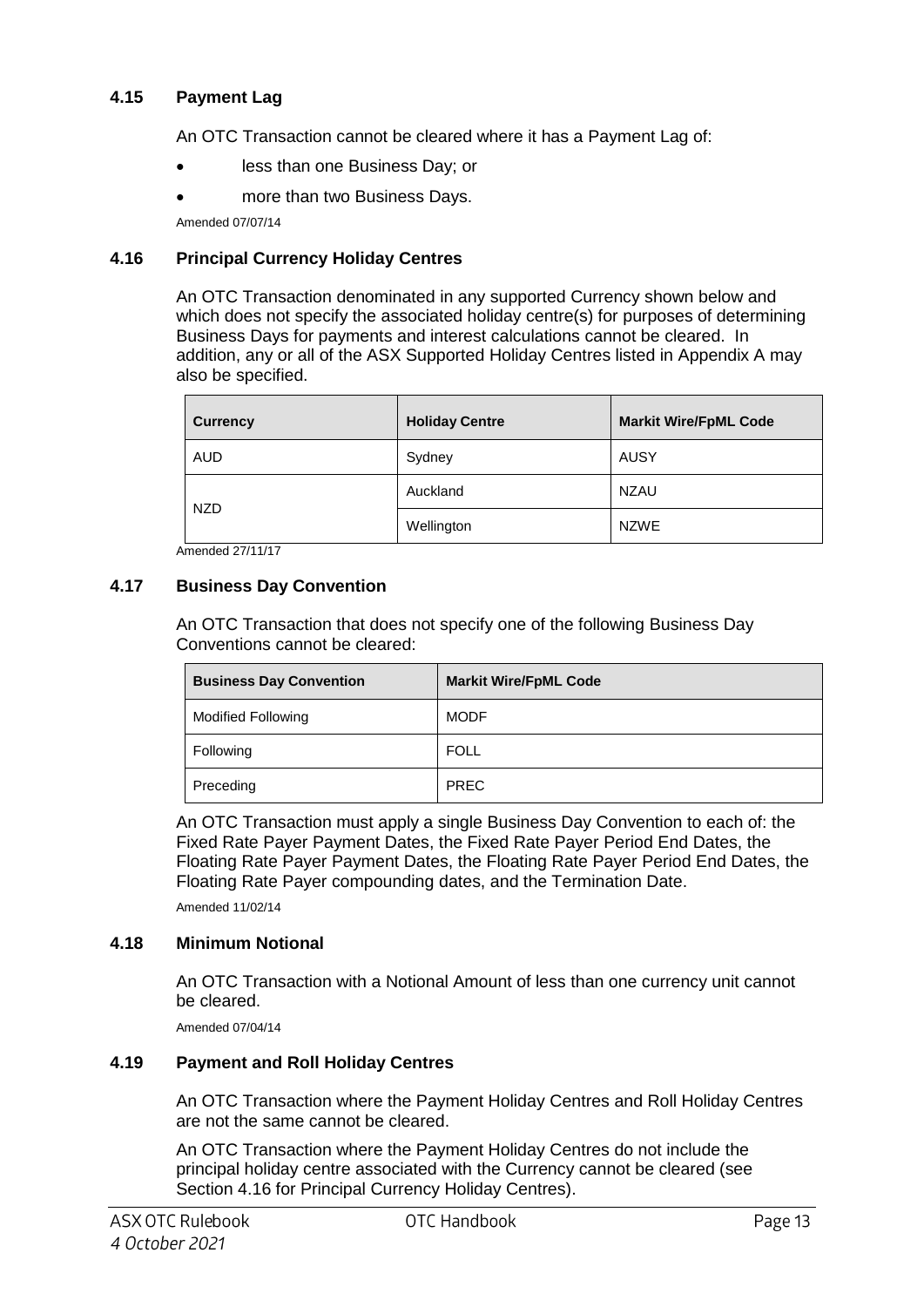An OTC Transaction where the Payment Holiday Centres include one or more centres not recognised by ASX cannot be cleared (see Appendix A for ASX Supported Holiday Centres).

## **4.20 Fees (Additional Payments)**

An OTC Transaction with more than two Additional Payments<sup>10</sup> cannot be cleared.

An OTC Transaction with an Additional Payment in a currency different to the Currency cannot be cleared.

An OTC Transaction with an Additional Payment where the Additional Payment Holiday Calendar does not include the principal holiday centre associated with the Currency cannot be cleared.

An OTC Transaction with an Additional Payment where the Additional Payment Holiday Calendar includes one or more centres not supported by ASX Clear (Futures) (as described in Appendix A) cannot be cleared.

An OTC Transaction which does not have the Business Day Convention on additional payments, set to Modified Following (MODF) cannot be cleared.

An OTC Transaction which does not have the same holiday centres for Additional Payments, Payment Dates and roll dates cannot be cleared.

An OTC Transaction with an Additional Payment where the Payment Date is prior to the Effective Date or after the Termination Date cannot be cleared.

## **4.21 Fixed and Float Start Date**

An OTC Transaction with different start dates for each of the Fixed Start Date and the Float Start Date cannot be cleared.

## **4.22 Zero Coupon OIS**

To be eligible for OTC Clearing, an OTC Transaction with a Floating Rate Option of AUD-AONIA-OIS-COMPOUND or AUD-AONIA-OIS Compound, with a fixed leg or floating leg zero coupon structure must have a Maximum Residual Term of less than or equal to 1,122 calendar days.

A Zero Coupon OIS OTC Transaction with a Floating Rate Option of AUD-AONIA-OIS-COMPOUND or AUD-AONIA-OIS Compound, with a Start Date exceeding the submission date by more than 1,122 calendar days cannot be cleared.

To be eligible for OTC Clearing, an OTC Transaction with a Floating Rate Option of NZD-NZIONA-OIS-COMPOUND or NZD-NZIONA-OIS Compound, with a fixed leg or floating leg zero coupon structure must have a Maximum Residual Term of less than or equal to 757 calendar days.

A Zero Coupon OIS OTC Transaction with a Floating Rate Option of NZD-NZIONA-OIS-COMPOUND or NZD-NZIONA-OIS Compound, with a Start Date exceeding the submission date by more than 757 calendar days cannot be cleared. Amended 07/04/14, 07/07/14, 03/10/16, 27/11/17, 04/10/21

## **4.23 Adjusted Fixed (or Float) Starts**

An OTC Transaction with a different value for both the Adjust Fixed Start Date and Adjust Float Start Date cannot be cleared.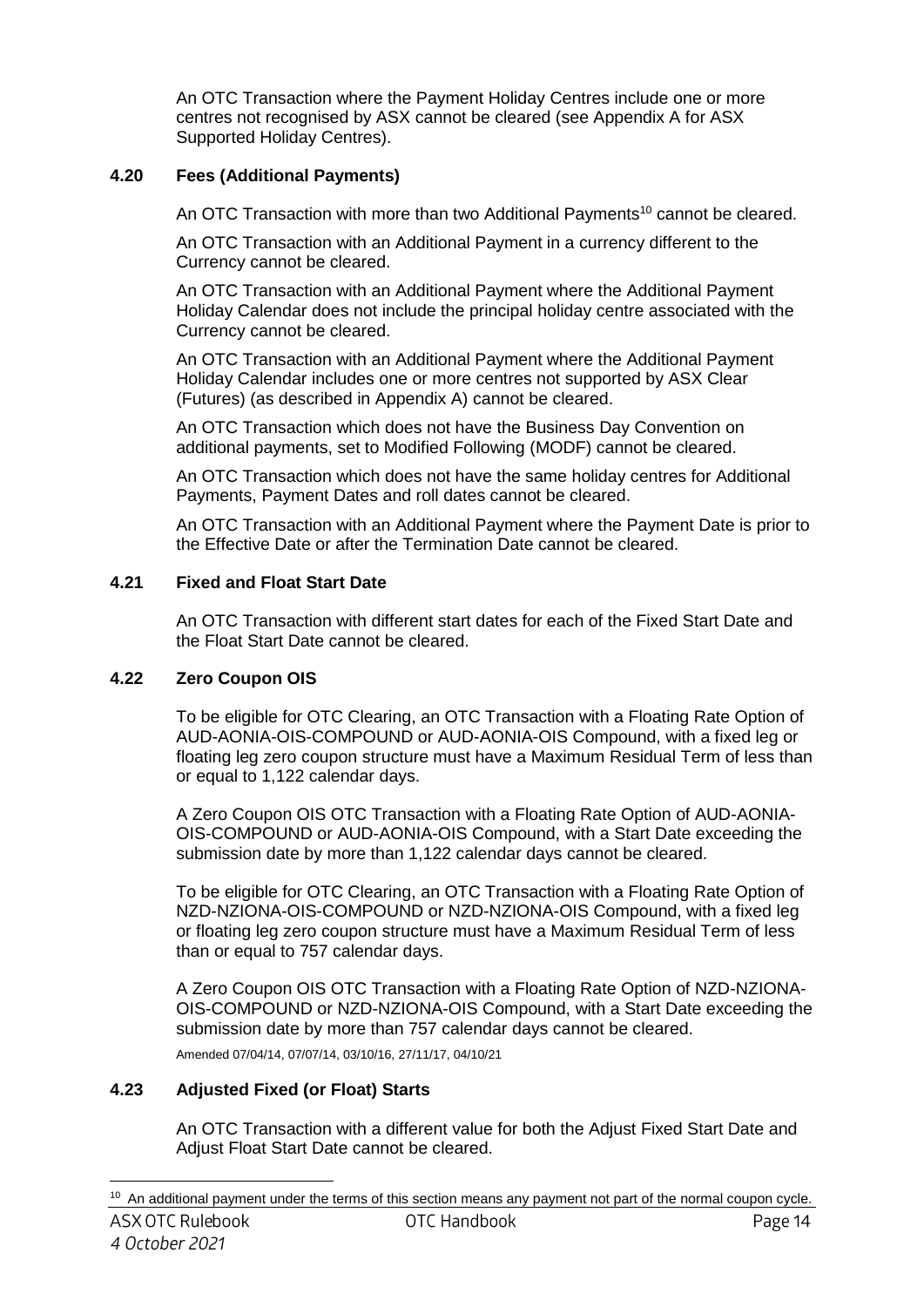## **4.24 Leg Compliance**

An OTC Transaction with a Floating Rate Option of AUD-AONIA-OIS-COMPOUND or AUD-AONIA-OIS Compound or NZD-NZIONA-OIS-COMPOUND or NZD-NZIONA-OIS Compound which does not use one of the following Leg combinations cannot be cleared:

- Fixed/Float
- Float/Fixed

Amended 27/11/17, 04/10/21

#### **4.25 Payment Frequency**

An OTC Transaction which does not use one of the following Payment Frequencies cannot be cleared:

- **Monthly**
- **Quarterly**
- Semi-Annually
- Annually
- At maturity

Amended 11/02/14, 17/10/16

#### **4.26 Stubs**

Non-standard Calculation Periods (referred to as **Stub Periods**) may only occur at the start or end of the OTC Transaction. An OTC Transaction with Stub Periods at both the start and end of the transaction is subject to rejection by ASX Clear (Futures) in its discretion.

An OTC Transaction with a Payment Frequency of 1, 3 or 6 months and a stub period at the start of the transaction exceeding 1 calculation period cannot be cleared. An OTC Transaction with an annual payment frequency and a Stub Period at the start of the OTC Transaction exceeding 366 Business Days cannot be cleared.

An OTC Transaction with a Stub Period at the end of the OTC Transaction exceeding 0 Business Days cannot be cleared.

Amended 17/10/16

## **4.27 Eligible Start Dates**

An OTC Transaction Floating Rate Option of AUD-AONIA-OIS-COMPOUND or AUD-AONIA-OIS Compound with a Start Date exceeding the submission date by more than 1,122 calendar days cannot be cleared.

An OTC Transaction with a Floating Rate Option of NZD-NZIONA-OIS-COMPOUND or NZD-NZIONA-OIS Compound, with a Start Date exceeding the submission date by more than 757 calendar days cannot be cleared.

Amended 07/04/14, 03/10/16, 27/11/17, 04/10/21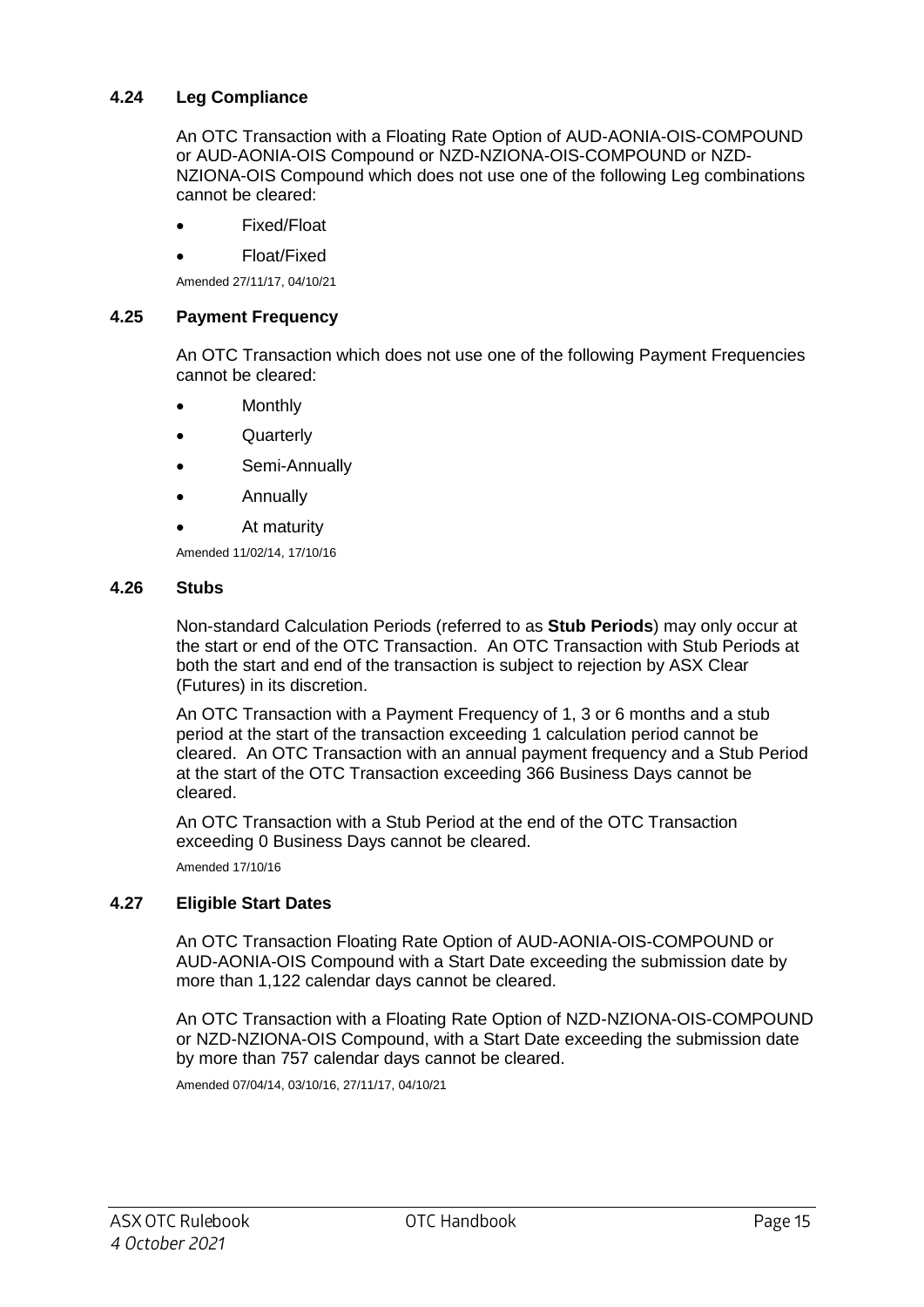## **4.28 Date Roll Convention**

An OTC Transaction that does not specify one of the following Date Roll Conventions cannot be cleared:

| <b>Currency</b> | <b>Date Roll Convention</b>              |
|-----------------|------------------------------------------|
|                 | <b>Standard</b>                          |
| <b>AUD</b>      | IMM AUD [IMM (AUD) in MarkitWire]        |
| <b>NZD</b>      | <b>Standard</b>                          |
|                 | <b>IMM AUD [IMM (AUD) in MarkitWire]</b> |

#### **5 Basis-Swap Specific Eligibility Rules**

#### **5.1 Product Types**

Vanilla Basis Swap – float rate leg versus floating rate leg within a single eligible currency.

#### **5.2 Structure**

Single Currency

#### **5.3 Currencies and Floating Rate Indices**

The following Currency and Floating Rate Indices are supported for OTC Clearing through ASX Clear (Futures):

| <b>Currency</b> | <b>Floating Rate Index</b>                       |
|-----------------|--------------------------------------------------|
| AUD             | AUD-BBR-BBSW<br>AUD-BBSW                         |
| AUD             | AUD-AONIA-OIS-COMPOUND<br>AUD-AONIA-OIS Compound |

Amended 03/10/16, 04/10/21

#### **5.4 Designated Maturity**

The Designated Maturity of an OTC Transaction with a Floating Rate Index must be as specified in the following table:

| <b>Floating Rate Index</b>                       | <b>Designated Maturity</b> |
|--------------------------------------------------|----------------------------|
| AUD-AONIA-OIS-COMPOUND<br>AUD-AONIA-OIS Compound | Daily                      |
| AUD-BBR-BBSW<br>AUD-BBSW                         | 1, 3 or 6 months           |

Amended 07/07/14, 03/10/16, 27/11/17, 04/10/21

#### **5.5 Day Count Fraction**

The Day Count Fraction of the OTC Transaction must be one of those specified in the following table: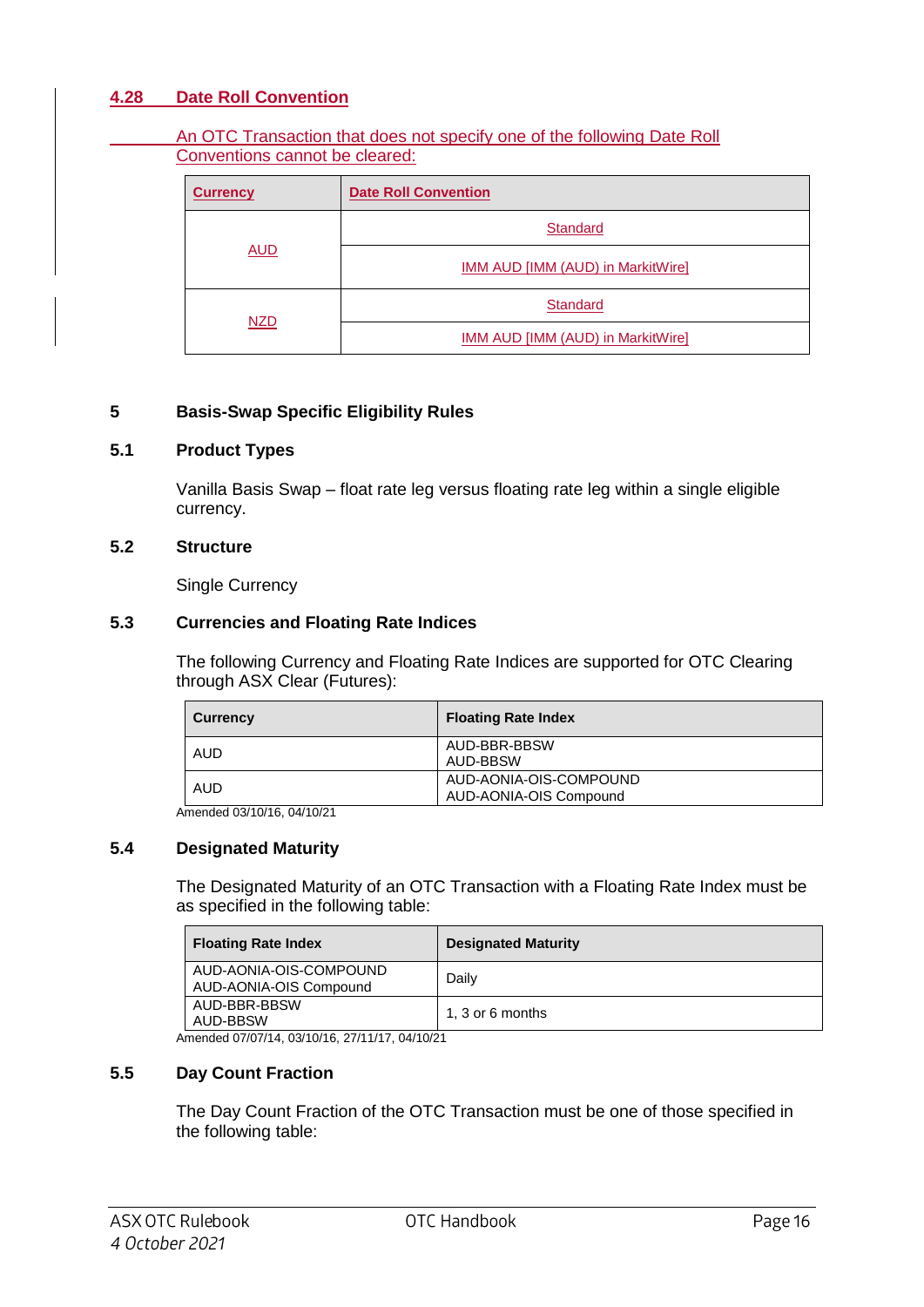| <b>Currency</b> | <b>Day Count Fraction</b> | <b>Markit Wire/FpML Code</b> |
|-----------------|---------------------------|------------------------------|
| <b>AUD</b>      | Actual/365 (Fixed)        | ACT/365.FIXED                |
|                 | Actual/Actual.ISDA        | ACT/ACT.ISDA                 |
|                 | ACT/360                   | ACT/360                      |
|                 | Actual/Actual.ICMA        | ACT/ACT.ICMA                 |

Amended 07/07/14, 03/10/16

#### **5.6 Minimum Term**

An OTC Transaction must have a Term of at least 29 calendar days. Amended 07/07/14

#### **5.7 Minimum Residual Term**

An OTC Transaction must have a Minimum Residual Term (as calculated from, and including, the date the OTC Transaction is submitted for OTC Clearing to, and including, the Termination Date) greater than or equal to 3 Sydney Business Days.

#### **5.8 Maximum Residual Term**

An OTC Transaction must have a Maximum Residual Term (as calculated from, and including, the date the OTC Transaction is submitted for OTC Clearing to, and including, the Termination Date) as specified in the following table in respect of the Currency, Designated Maturity and Floating Rate Index:

| <b>Currency</b> | <b>Floating Rate Index</b>                                     | <b>Designated Maturity</b> | <b>Maximum Residual Term</b>                                                                                       |
|-----------------|----------------------------------------------------------------|----------------------------|--------------------------------------------------------------------------------------------------------------------|
| <b>AUD</b>      | AUD-BBR-BBSW<br>AUD-BBSW                                       | 6 months                   | (Spot – starting within 5)<br>Business Days):<br>Less than or equal to 11,342<br>calendar days                     |
|                 |                                                                |                            | (Forward starting - starting<br>greater than 5 Business<br>Days):<br>Less than or equal to 11,342<br>calendar days |
|                 |                                                                | 3 months                   | (Spot - starting within 5<br><b>Business Days):</b><br>Less than or equal to 11,342<br>calendar days               |
|                 |                                                                |                            | (Forward starting - starting<br>greater than 5 Business<br>Days):<br>Less than or equal to 11,342<br>calendar days |
|                 |                                                                | 1 month                    | (Spot - starting within 5<br>Business Days):<br>Less than or equal to 3,677<br>calendar days                       |
|                 |                                                                |                            | (Forward starting - starting<br>greater than 5 Business<br>Days):<br>Less than or equal to 3,677<br>calendar days  |
|                 | AUD-AONIA-OIS-<br><b>COMPOUND</b><br>AUD-AONIA-OIS<br>Compound | 1 Day                      | (Spot - starting within 5<br>Business Days):<br>Less than or equal to 3,677<br>calendar days                       |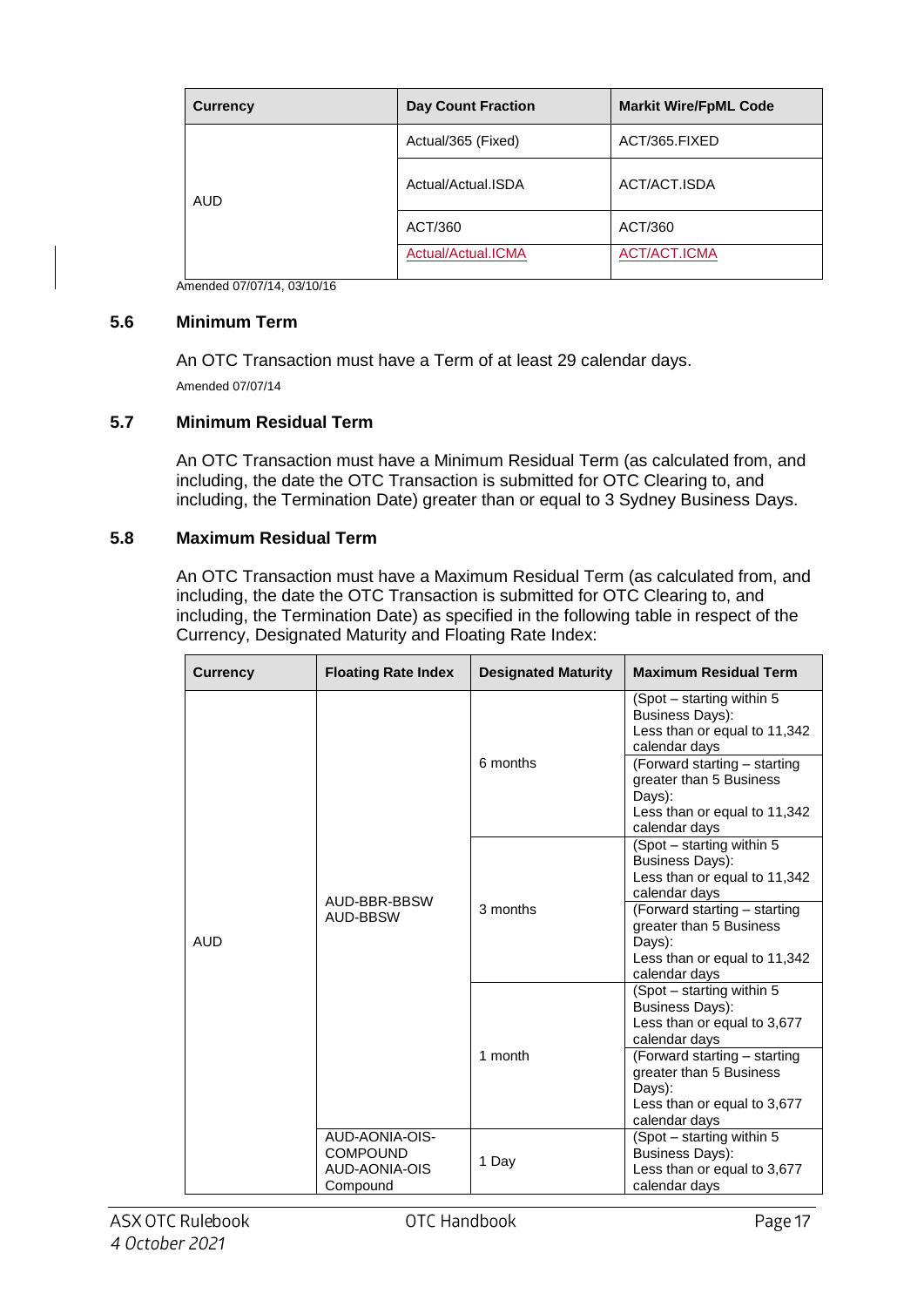|  | (Forward Starting – starting<br>greater than 5 Business<br>Davs):<br>Less than or equal to 3,677 |
|--|--------------------------------------------------------------------------------------------------|
|  | calendar days                                                                                    |

 Note: Where an OTC Transaction specifies a different Designated Maturity for each leg, the Maximum Residual Term will be set based on the lower of the two Designated Maturities.

Amended 07/04/14, 07/07/14, 03/10/16, 04/10/21

## **5.9 Fixing Days Offset and Fixing Holiday Centres**

An OTC Transaction must have only the following Fixing Days Offset and Fixing Holiday Centres for a given Floating Rate Index to be eligible for OTC Clearing:

| <b>Floating Rate Index</b> | <b>Fixing Days Offset</b> | <b>Fixing Holiday Centre</b> |
|----------------------------|---------------------------|------------------------------|
| AUD-BBR-BBSW<br>AUD-BBSW   |                           | AUSY                         |

Amended 04/10/21

## **5.10 Minimum First Fixing Rate**

An OTC Transaction with a First Fixing Rate for a Floating Rate Index less than or equal to zero percent cannot be cleared. Note that an OTC Transaction where the First Fixing Rate is not specified is eligible for OTC Clearing.

### **5.11 Different First Fixing Rule**

Where a Different First Fixing Rule is specified in MarkitWire as being applicable to an OTC Transaction the following conditions must be satisfied for the OTC Transaction to be eligible for OTC Clearing:

- The First Fixing Days Offset must be between 0 and –10 days inclusive as adjusted in accordance with the applicable Business Day Convention.
- The First Fixing Holiday Centres must be recognised by ASX Clear (Futures) (see Appendix A) and must, at a minimum, include the Fixing Holiday Centre specified in Section 5.9 above.

#### **5.12 Ineligible Floating Rate Indices**

An OTC Transaction with a Floating Rate Index not listed in Sections 3.3, 4.3 or 5.3 as supported cannot be cleared.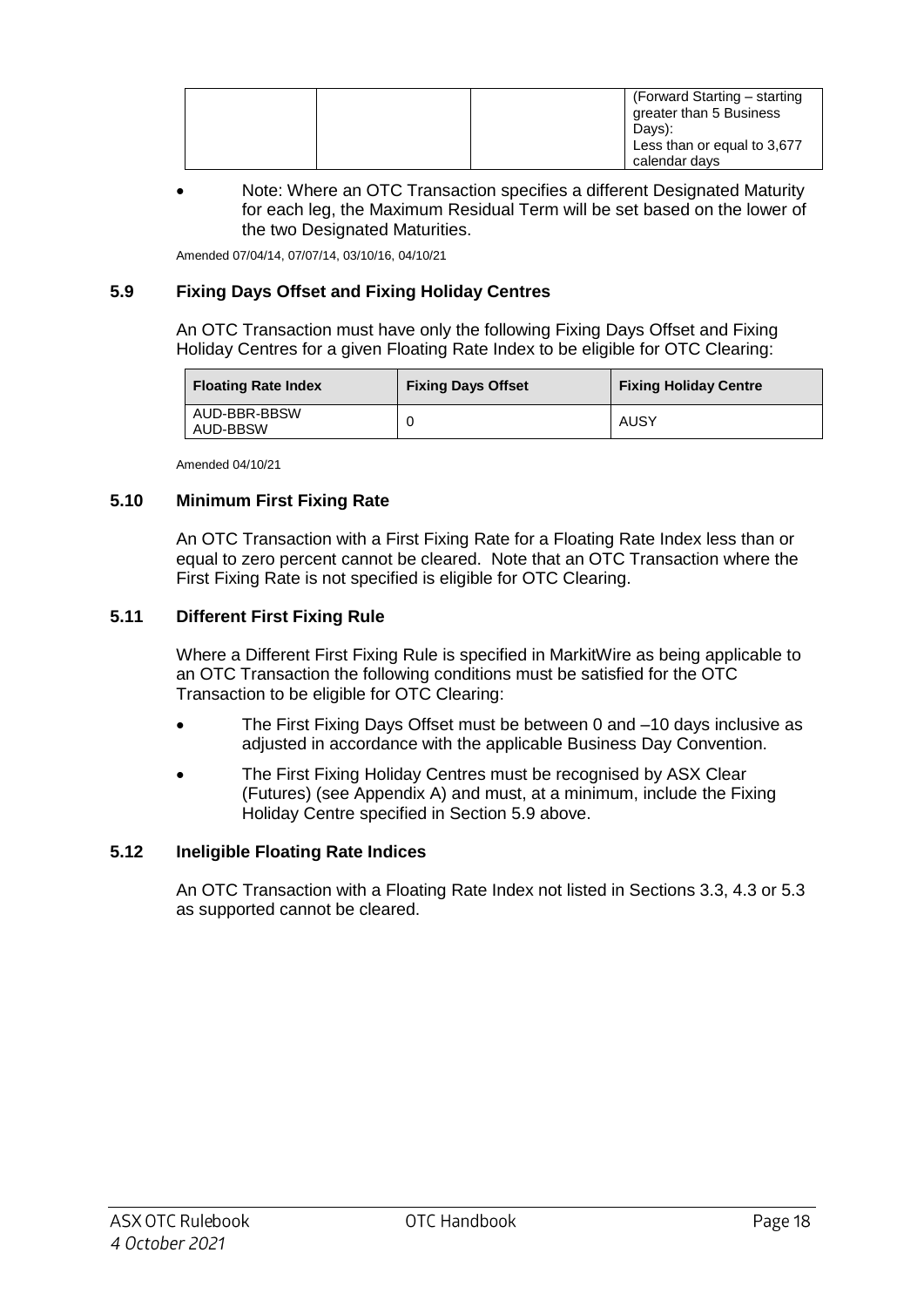## **5.13 Non-Mutual Optional Early Termination**

An OTC Transaction with Optional Early Termination that is not a mutual put (identified by the field labelled 'Option' on the Break (2) IRS template page containing either the value 'Optional – Unilateral My Option' or 'Optional – Unilateral Other Party Option') cannot be cleared.

#### **5.14 Mandatory Early Termination**

An OTC Transaction with Mandatory Early Termination (identified by the field labelled 'Option' on the Break (2) IRS template page containing the value 'Mandatory') cannot be cleared.

### **5.15 Period End Date Adjustments**

An OTC Transaction with an unadjusted Termination Date (identified by either (or both) the Adj Final (Fixed) or Adj Final (Float) checkboxes on the Holidays IRS template page being un-ticked) cannot be cleared.

An OTC Transaction with no adjustment to the Period End Dates (identified by either (or both) the Adjust Fixed Period End Dates or Adjust Float Period End Dates checkboxes on the Holidays IRS template page being un-ticked) cannot be cleared, unless such a setting is not facilitated by MarkitWire.

An OTC Transaction with an "Accrual Period Adjustment" type that is not set to the same value for both legs cannot be cleared.

### **5.16 Payment Lag**

An OTC Transaction with Payment Lag of more than 2 Business Days cannot be cleared.

## **5.17 Principal Currency Holiday Centres**

An OTC Transaction denominated in any supported Currency shown below and which does not specify the associated holiday centre(s) for purposes of determining Business Days for payments and interest calculations cannot be cleared. In addition, any or all of the ASX Supported Holiday Centres listed in Appendix A may also be specified.

| <b>Currency</b> | <b>Holiday Centre</b> | <b>Markit Wire/FpML Code</b> |
|-----------------|-----------------------|------------------------------|
| <b>AUD</b>      | Svdnev                | AUSY                         |

#### **5.18 Business Day Convention**

An OTC Transaction that does not specify one of the following Business Day Conventions cannot be cleared:

| <b>Business Day Convention</b> | <b>Markit Wire/FpML Code</b> |
|--------------------------------|------------------------------|
| <b>Modified Following</b>      | <b>MODF</b>                  |
| Following                      | FOLL                         |
| Preceding                      | <b>PREC</b>                  |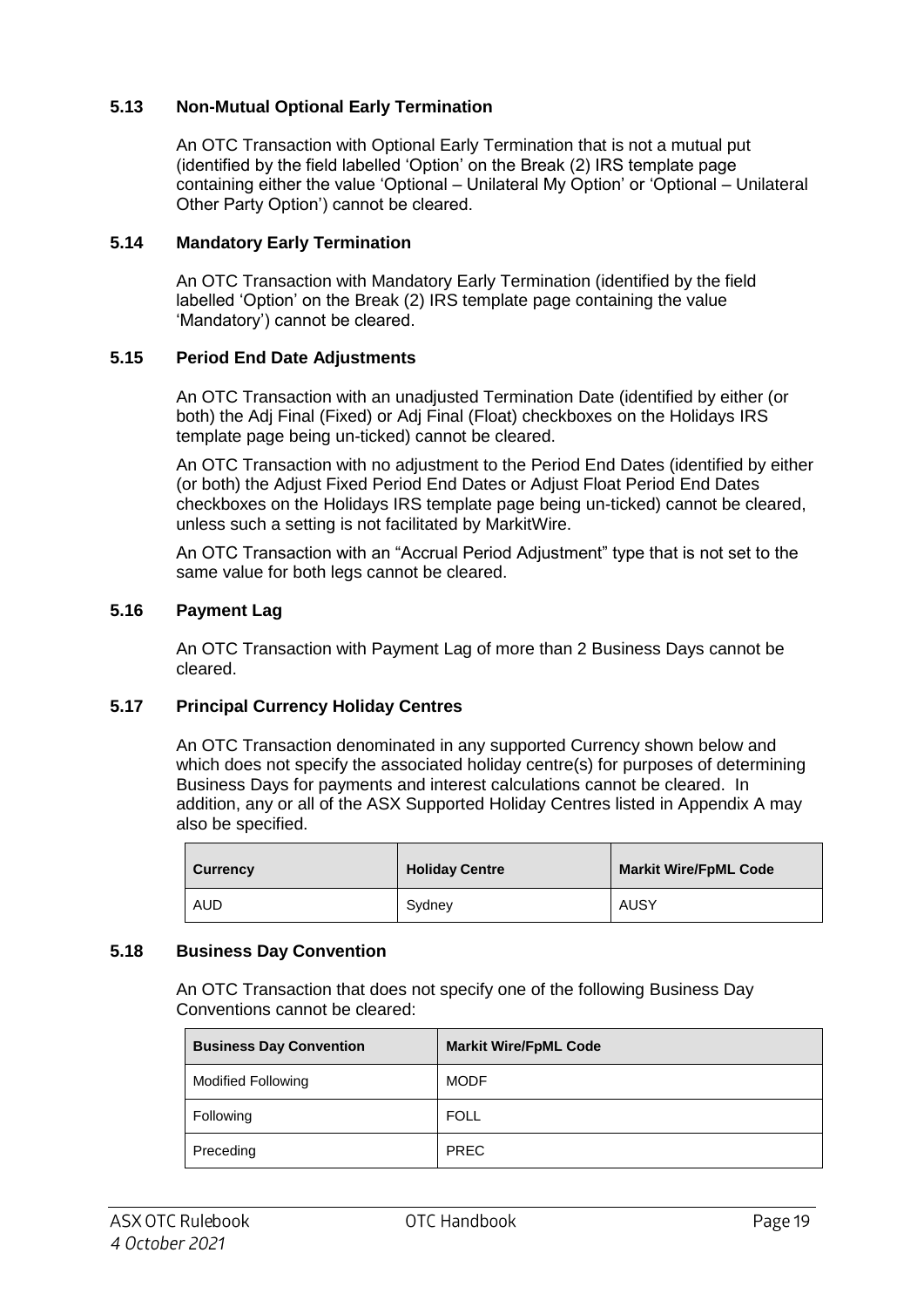An OTC Transaction must apply a single Business Day Convention to each of: the Floating Rate Payer Payment Dates, the Floating Rate Payer Period End Dates, the Floating Rate Payer compounding dates, and the Termination Date.

Amended 11/02/14

## **5.19 Minimum Notional**

An OTC Transaction with a Notional Amount less than one currency unit cannot be cleared.

Amended 07/04/14

## **5.20 Payment and Roll Holiday Centres**

An OTC Transaction where the Payment Holiday Centres and Roll Holiday Centres are not the same cannot be cleared.

An OTC Transaction where the Payment Holiday Centres do not include the relevant principal holiday centre associated with the Currency cannot be cleared (see Section 5.17 for Principal Currency Holiday Centres).

An OTC Transaction where the Payment Holiday Centres include one or more centres not supported by ASX Clear (Futures) cannot be cleared (see Appendix A for ASX Supported Holiday Centres).

## **5.21 Fees (Additional Payments)**

An OTC Transaction with more than two Additional Payments<sup>11</sup> cannot be cleared.

An OTC Transaction with an Additional Payment in a currency different to the Currency cannot be cleared.

An OTC Transaction with an Additional Payment where the Additional Payment Holiday Calendar does not include the principal holiday centre associated with the Currency cannot be cleared.

An OTC Transaction with an Additional Payment where the Additional Payment Holiday Calendar includes one or more holiday centres not supported by ASX Clear (Futures) (as described in Appendix A) cannot be cleared.

An OTC Transaction which does not have the Business Day Convention on Additional Payments, set to Modified Following (MODF) cannot be cleared.

An OTC Transaction which does not have the same holiday centres on Additional Payments, Payment Dates and roll dates cannot be cleared.

An OTC Transaction with an Additional Payment where the Payment Date is prior to the Effective Date or after the Termination Date cannot be cleared.

## **5.22 Float Start Date**

An OTC Transaction with different start dates for each of the Float Start Dates cannot be cleared.

## **5.23 Floating Leg Calculation**

An OTC Transaction with Reset In Arrears specified for a leg cannot be cleared.

An OTC Transaction with a Float Reset Frequency not equal to the Designated Maturity cannot be cleared.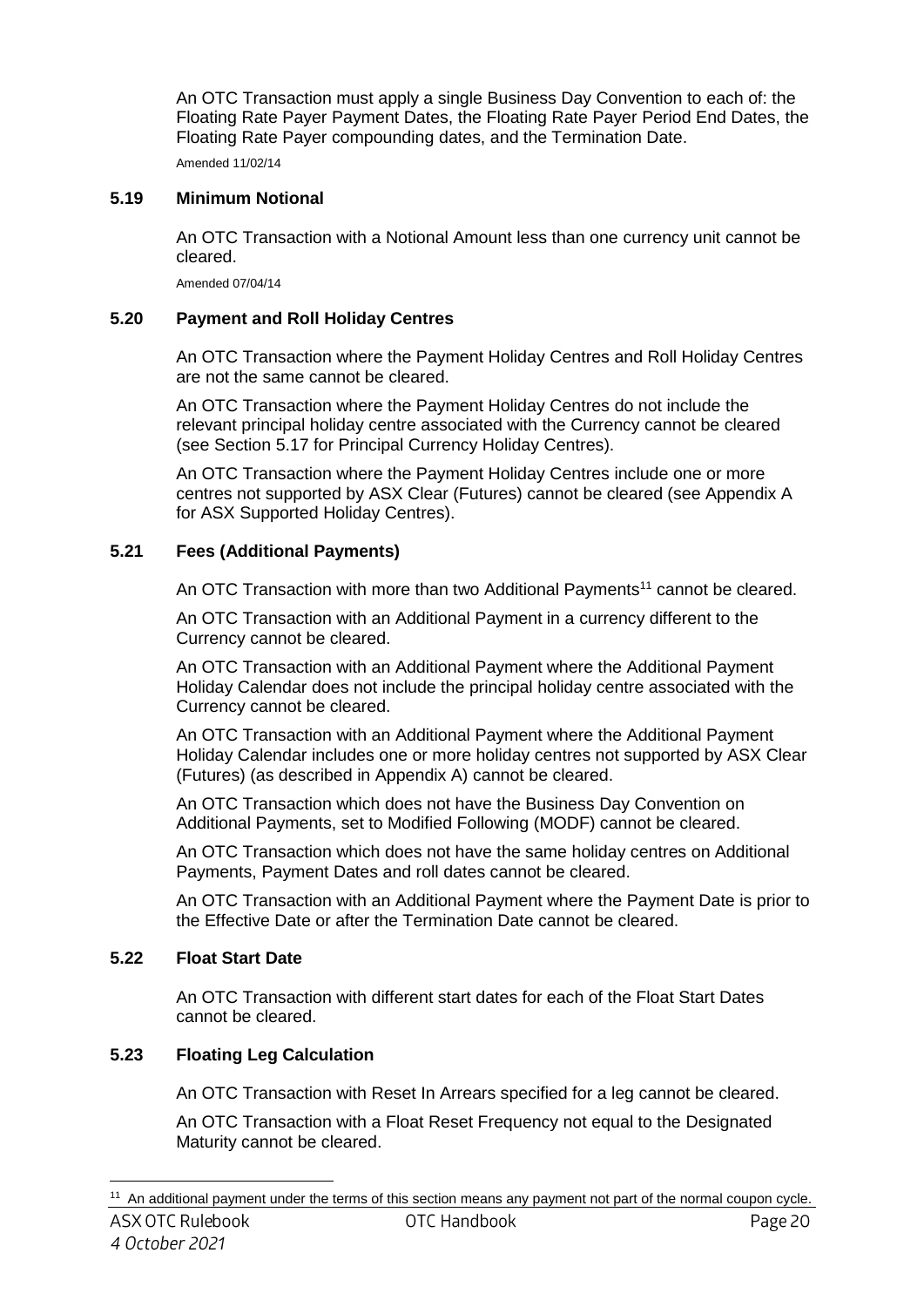#### **5.24 Adjusted Starts**

An OTC Transaction with a different value for both Adjust Float Start Dates cannot be cleared.

#### **5.25 Compounding Method**

An OTC Transaction which has a Compounding Method of 'Spread Exclusive' can be cleared.

Amended 11/02/14, 17/10/16

#### **5.26 Leg Compliance**

An OTC Transaction with a Floating Rate Index of AUD-BBR-BBSW or AUD-BBSW and which does not use one of the following Leg combinations cannot be cleared:

Float/Float

Amended 04/10/21

#### **5.27 Payment Frequency**

An OTC Transaction which does not use one of the following Payment Frequencies cannot be cleared:

- **Monthly**
- Quarterly
- Semi-Annually
- Annually (AUD-AONIA-OIS-COMPOUND or AUD-AONIA-OIS Compound rate index only)
- At Maturity (AUD-AONIA-OIS-COMPOUND or AUD-AONIA-OIS Compound rate index only)

Amended 11/02/14, 07/07/14, 03/10/16, 17/10/16, 04/10/21

#### **5.28 Stubs**

Non-standard Calculation Periods (referred to as **Stub Periods**) may only occur at the start or end of the OTC Transaction. An OTC Transaction with Stub Periods at both the start and end of the transaction is subject to rejection by ASX Clear (Futures) in its discretion. An OTC Transaction with a Stub Period at the start of the OTC Transaction greater than or equal to 1 Calculation Period on an AUD-AONIA-OIS-COMPOUND or AUD-AONIA-OIS Compound index or 2 Calculation periods on a AUD-BBR-BBSW or AUD-BBSW index cannot be cleared.

An OTC Transaction with a AUD-AONIA-OIS-COMPOUND or AUD-AONIA-OIS Compound index and a Stub Period at the end of the OTC Transaction cannot be cleared. An OTC Transaction with an AUD-BBR-BBSW or AUD-BBSW Designated Maturity of 1 or 3 months and a Stub Period at the end of the OTC Transaction exceeding 2 Calculation Periods cannot be cleared. An OTC Transaction with an AU-BBR-BBSW or AU-BBSW Designated Maturity of 6 months and a Stub Period at the end of the OTC Transaction exceeding 1 Calculation Period cannot be cleared.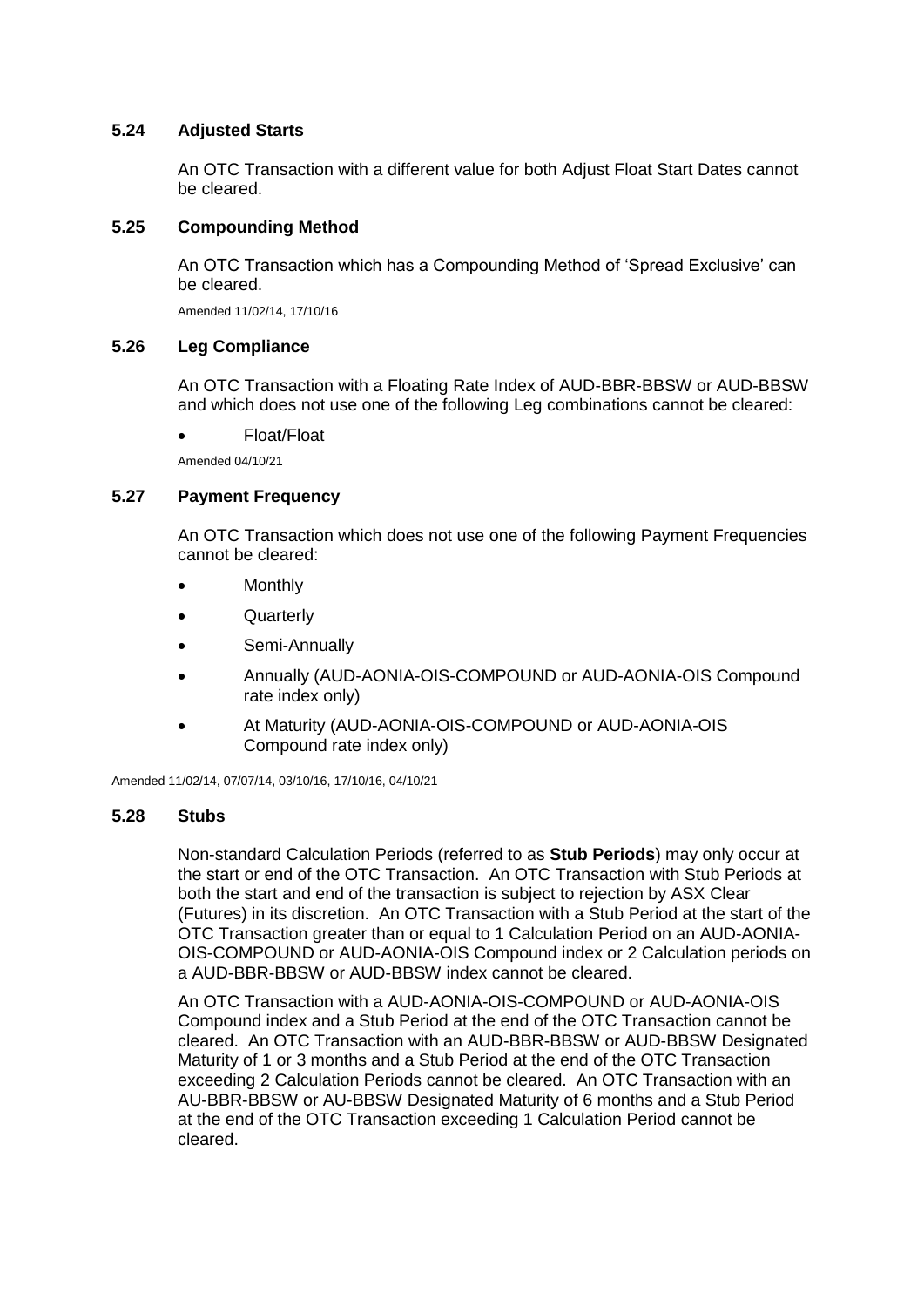Application of Linear Interpolation for Stub Periods is only permitted between acceptable Stub Interpolation Floating Rate Index Tenors (currently 1m, 2m, 3m, 4m, 5m, 6m). OTC Transactions with Stub Period lengths outside of this tenor range, may elect to use "First Fixing Rate" or a Floating Rate Index without interpolation to be eligible for OTC Clearing. An OTC Transaction with Linear Interpolation for Stub Period lengths of less than 1 month (or greater than 6m), cannot be cleared.

Amended 03/10/16, 04/10/21

#### **5.29 Eligible Start Dates**

An OTC Transaction with a Start Date exceeding the submission date by more than the days specified in the following table cannot be cleared:

| <b>Currency</b> | <b>Transaction Type</b> | <b>Designated Maturity</b> | Days                 |
|-----------------|-------------------------|----------------------------|----------------------|
|                 | Spot                    |                            | 5 Business Days      |
| AUD             | <b>Forward Starting</b> | 1 day<br>1 month           | 3,677 calendar days  |
|                 | <b>Forward Starting</b> | 3 months                   | 11,342 calendar days |
|                 | <b>Forward Starting</b> | 6 months                   | 11,342 calendar days |

Amended 07/04/14, 07/07/14, 03/10/16,27/11/17

#### **5.30 Date Roll Convention**

An OTC Transaction that does not specify one of the following Date Roll Conventions cannot be cleared:

| <b>Currency</b> | <b>Date Roll Convention</b>              |  |
|-----------------|------------------------------------------|--|
| AUD             | Standard                                 |  |
|                 | <b>IMM AUD [IMM (AUD) in MarkitWire]</b> |  |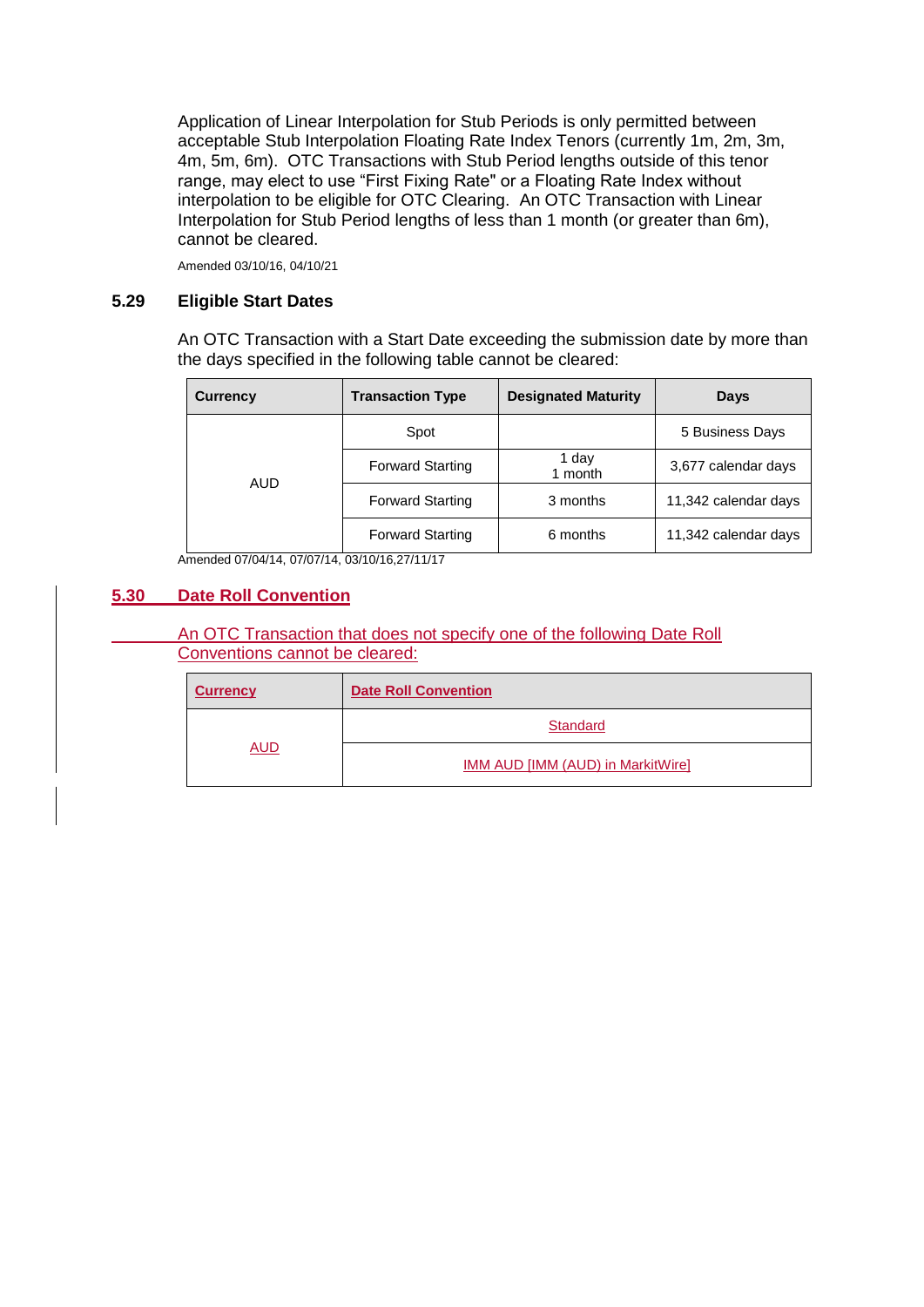## **Appendix A: ASX Supported Holiday Centres**

The following holiday centres are accepted by ASX. A MarkitWire trade that includes any other holiday centres than those listed below in the Payment, Roll, Additional Payment or Initial Fixing Holiday Centre fields cannot be cleared.

| <b>Holiday Centre</b> | <b>Markit Wire/FpML Code</b> |
|-----------------------|------------------------------|
| Sydney                | <b>AUSY</b>                  |
| Melbourne             | <b>AUME</b>                  |
| New York              | <b>USNY</b>                  |
| London                | <b>GBLO</b>                  |
| Auckland              | <b>NZAU</b>                  |
| Wellington            | <b>NZWE</b>                  |

Amended 27/11/17

#### **Appendix B: Additional Trade Eligibility Criteria Applied Outside of MarkitWire – [Deleted]**

Deleted 07/04/14

…

## **Schedule 2 – OTC Terms**

The terms of an OTC Open Contract includes these OTC Terms. They are separated into 3 parts, Interpretation, Economic Terms and Standard Terms. These OTC Terms are applicable to calculate the amounts payable to, or by, ASX Clear (Futures) under each OTC Open Contract.

#### **1 Interpretation**

#### **1.1 ISDA definitions**

The 2021 ISDA Interest Rate Derivatives Definitions, including each Matrix if applicable and any successor matrix thereto, each as published by ISDA on its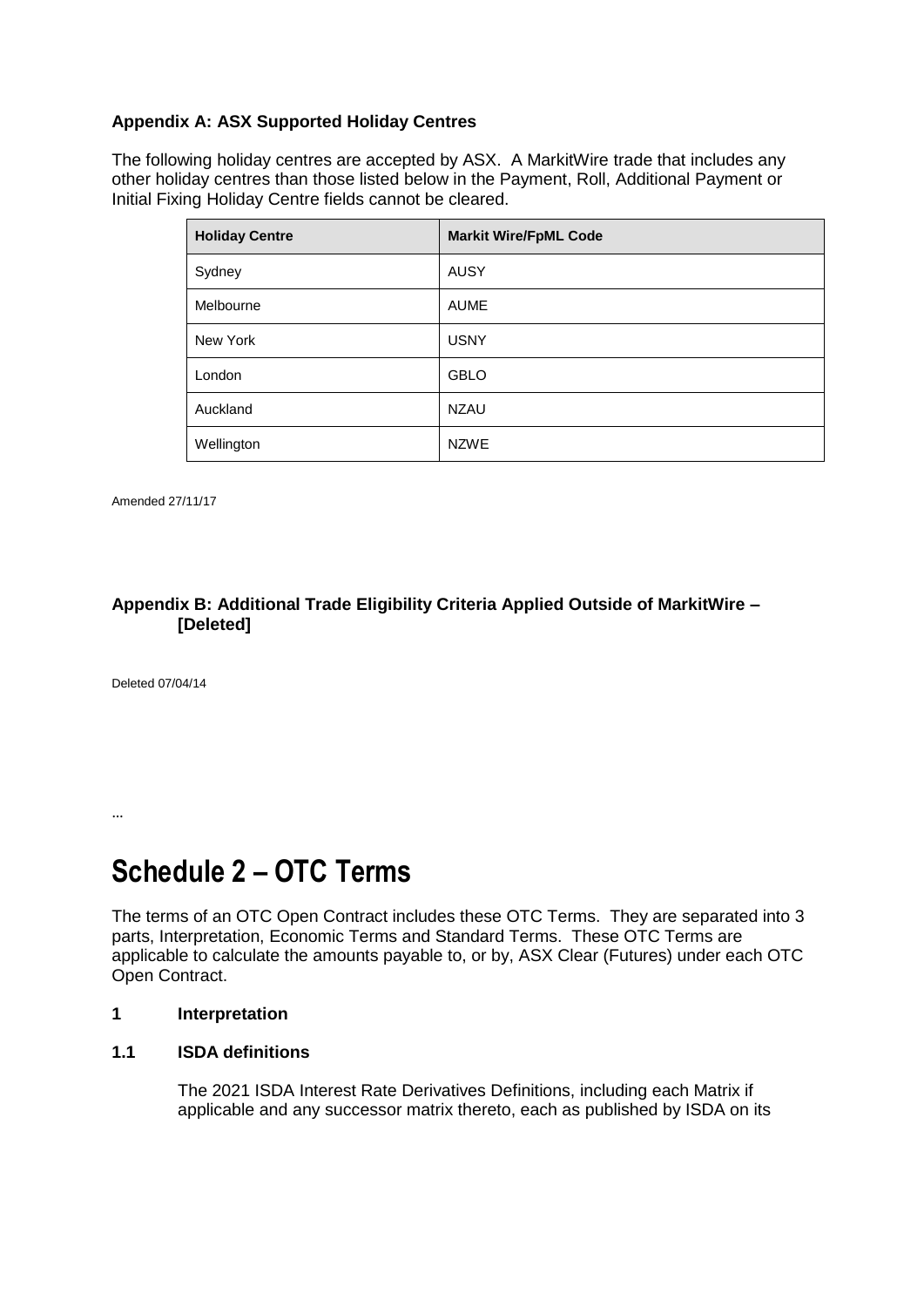website<sup>12</sup> (referred to as the **2021 ISDA Definitions**), are incorporated into these OTC Terms.

Accordingly, terms defined in the 2021 ISDA Definitions have the same meaning when used in these OTC Terms and references to **Articles** means Articles in the ISDA 2021 Definitions.

References in the 2021 ISDA Definitions to a "Swap Transaction" are taken to be references to an "OTC Open Contract" for the purposes of these OTC Terms.

The 2021 ISDA Definitions apply to an OTC Open Contract despite the selection of any other definitions in the data transmitted in the submission of an OTC Transaction for registration.

Amended 04/10/21

#### **1.2 Amendments**

The latest version of the 2021 ISDA Definitions is incorporated into these OTC Terms in respect of each OTC Open Contract which has a Trade Date after the time that the relevant version is published, unless ASX Clear (Futures) notifies OTC Participants to the contrary.

Amended 04/10/21

#### **1.3 Inconsistency**

In the event of an inconsistency between the OTC Rules or the OTC Handbook and the 2021 ISDA Definitions, the OTC Rules or the OTC Handbook, as the case may be, prevails. None of the OTC Rules, OTC Handbook, 2021 ISDA Definitions, Economic Terms or Standard Terms prevail over the Recovery Rules.

In the event of any inconsistency between the Economic Terms and the Standard Terms, the Standard Terms prevail.

Amended 01/10/15, 04/10/21

#### **2 Economic Terms**

#### **2.1 Economic Terms**

The economic terms of an OTC Open Contract (referred to as **Economic Terms**) are taken from the information submitted, or taken to be submitted, to ASX Clear (Futures) by the parties to the corresponding OTC Transaction.

Amended 30/11/15

#### **2.2 Matched information**

It is a condition to the registration that the particulars of a OTC Transaction presented to ASX Clear (Futures) must include matched information in respect of the Economic Terms, except that information in respect of 2.3(k)(vii) or (k)(viii) (not both).

#### **2.3 OTC Transaction Type: Interest Rate Derivatives**

The Economic Terms for interest rate derivatives comprise:

<sup>&</sup>lt;sup>12</sup> Refer to www.isda.org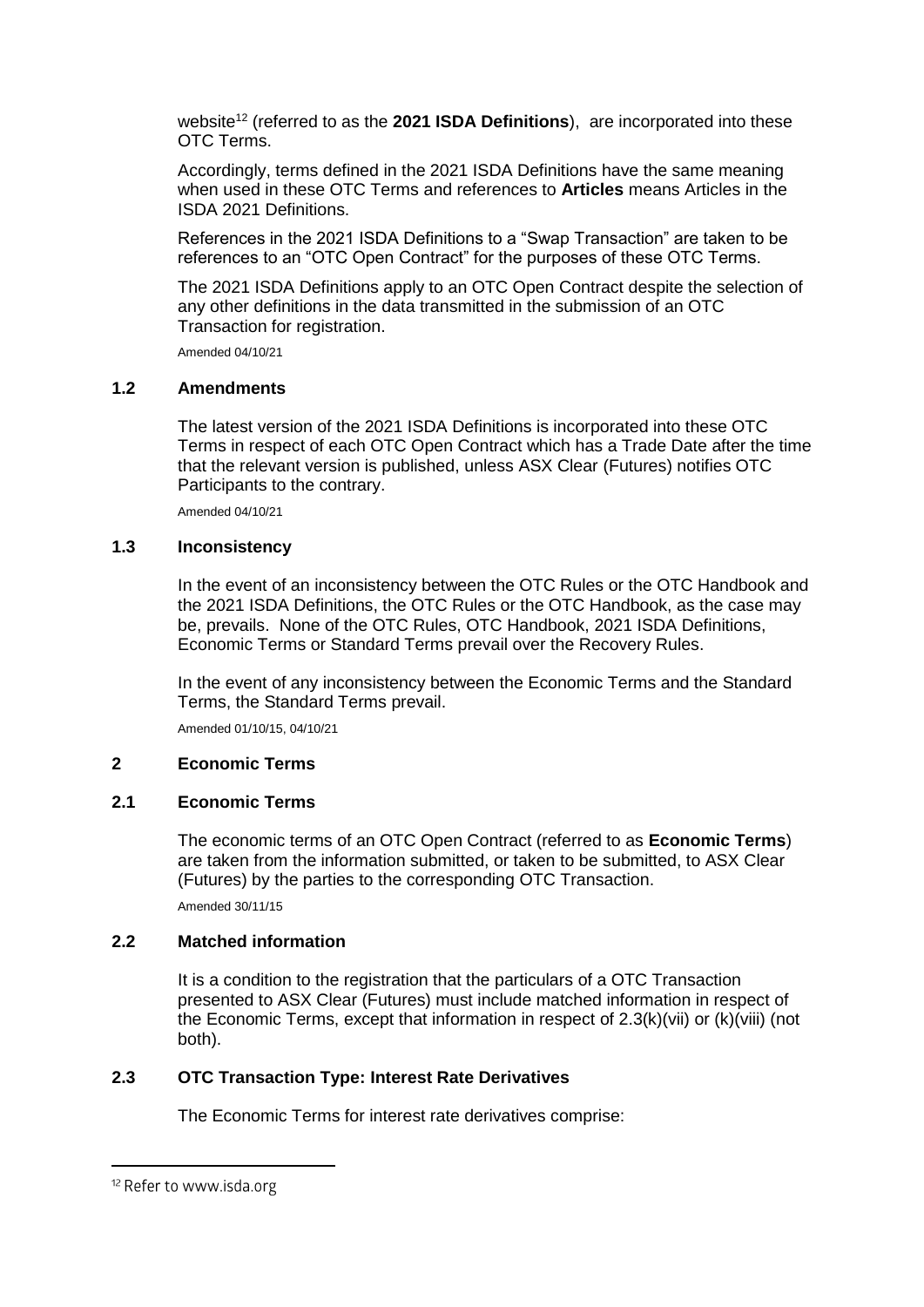- (a) Notional Amount (see Article 4.4.2 for definition);
- (b) Currency (see Article 2.4 for definition);
- (c) Trade Date (see Article 3.1.1 for definition);
- (d) Effective Date (see Article 3.1.2 for definition);
- (e) Termination Date (see Article 3.1.3 for definition);
- (f) Initial Exchange (if applicable):
	- (i) Initial Exchange Amount payer;
	- (ii) Initial Exchange Amount (see Article 4.1.2 for definition);
	- (iii) Initial Exchange Date (see Article 3.1.5 for definition);
- (g) Interim Exchange or Periodic Exchange (if applicable):
	- (i) Interim Exchange Amount payer;
	- (ii) Interim Exchange Amount (see Article 4.2.2 for definition);
	- (iii) Interim Exchange Date (see Article 3.1.6 for definition);
- (h) Final Exchange (if applicable):
	- (i) Final Exchange Amount payer;
	- (ii) Final Exchange Amount (see Article 4.3.2 for definition);
	- (iii) Final Exchange Date (see Article 3.1.7 for definition);
- (i) Business Days (see Article 2.1.1 for definition);
- (j) Business Day Convention (see Article 2.3 for definition);
- (k) Where Fixed Rate Floating Rate Swap:
	- (i) Fixed Amount Payer (see Article 5.1.3 for definition);
	- (ii) Fixed Amount Payer Payment Dates;
	- (iii) Fixed Amount (see Article 5.1.2 for definition) [or Fixed Rate and Fixed Rate Day Count Fraction][or Fixed Amount Payer Schedule];
	- (iv) Floating Amount Payer (see Article 6.1.2 for definition);
	- (v) Floating Amount Payer Payment Dates;
	- (vi) Floating Amount Payer compounding dates (if applicable);
	- (vii) Floating Amount (see Article 6.1.3 for definition);
	- (viii) Floating Rate Option (see Article 6.5.1 for definition);
	- (ix) Designated Maturity (see Article 6.7.4 for definition);
	- (x) Spread (see Article 6.5.4 for definition);
	- (xi) Reset Dates (see Article 6.5.5 for definition);
	- (xii) Floating Rate Day Count Fraction (see Article 6.5.3 for definition);
- (l) Where Floating Rate Floating Rate Swap ("basis" swap):
	- (i) Floating Amount Payer (No. 1) (see Article 6.1.2 for definition):
		- (A) Floating Amount Payer Payment Dates;
		- (B) Floating Amount Payer Compounding Dates (if applicable);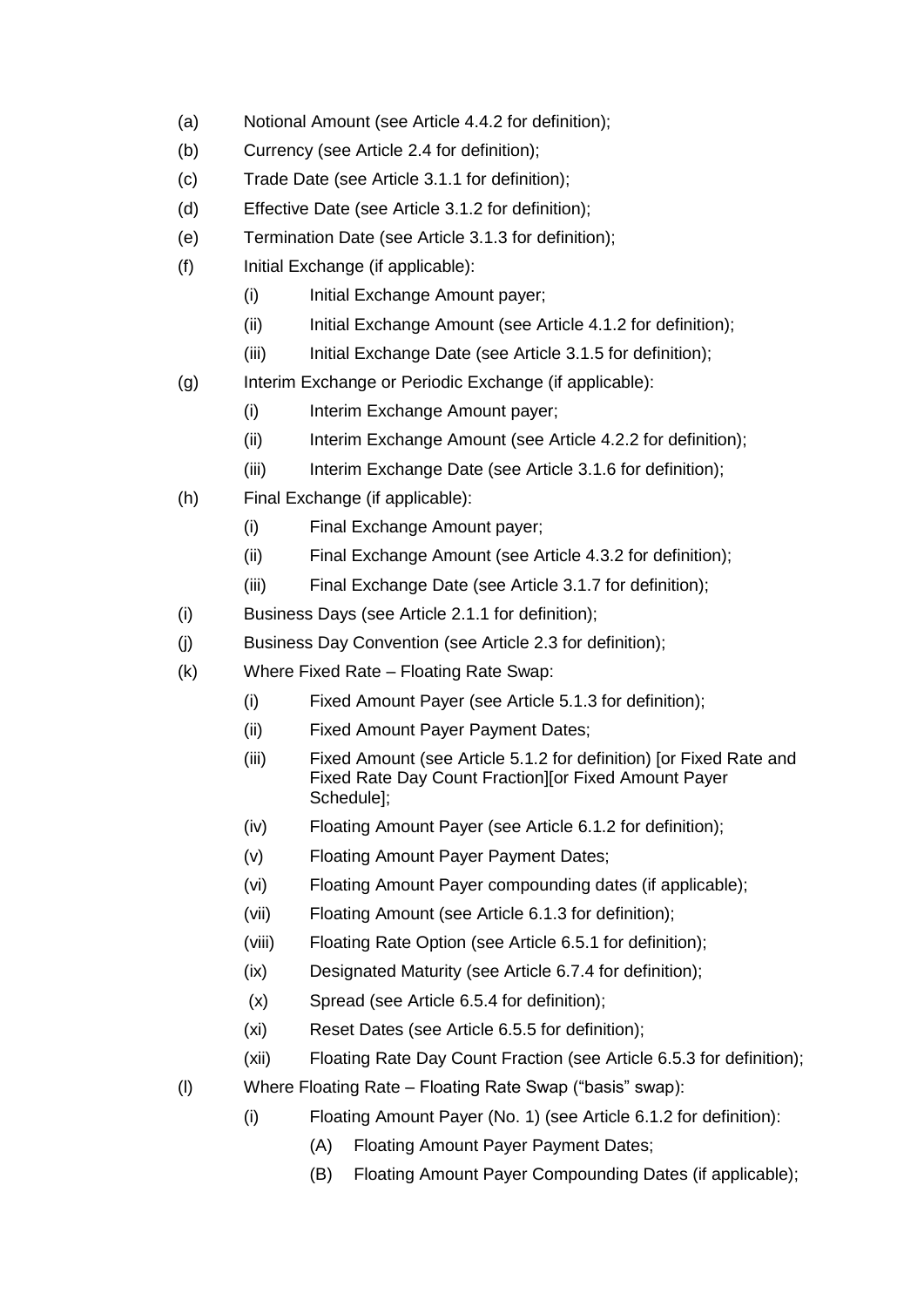- (C) Floating Rate Option (see Article 6.5.1 for definition);
- (D) Designated Maturity (see Article 6.7.4 for definition);
- (E) Spread (see Article 6.5.4 for definition);
- (F) Reset Dates (see Article 6.5.5 for definition);
- (G) Floating Rate Day Count Fraction (see Article 6.5.3 for definition).
- (ii) Floating Amount Payer (No. 2) (see Article 6.1.2 for definition):
	- (A) Floating Amount Payer Payment Dates;
	- (B) Floating Amount Payer Compounding Dates (if applicable);
	- (C) Floating Rate Option (see Article 6.5.1 for definition);
	- (D) Designated Maturity (see Article 6.7.4 for definition);
	- (E) Spread (see Article 6.5.4 for definition);
	- (F) Reset Dates (see Article 6.5.5 for definition);
	- (G) Floating Rate Day Count Fraction (see Article 6.5.3 for definition).
- (m) Delayed Payment (see Article 3.1.9 for definition);
- (n) Application of FRN Convention (see Article 3.1.13 for definition).

(o) IMM Dates (see Article 3.1.14 for definition).

Amended 11/02/14, 04/10/21

### **2.4 Financial Centres**

In addition to the Business Days for the financial centres specified in the Economic Terms, the Business Days for Sydney will apply to OTC Open Contracts.

#### **3 Standard Terms**

#### **3.1 Standard Terms**

The following terms are referred to as the Standard Terms of an OTC Open Contract.

#### **3.2 Original documentation**

Regardless of the documentation of an original OTC Transaction, these OTC Terms apply to all OTC Open Contracts.

### **3.3 Calculation Agent**

The Calculation Agent (see Article 1.2.1 for definition) for each OTC Open Contract is ASX Clear (Futures).

Amended 04/10/21